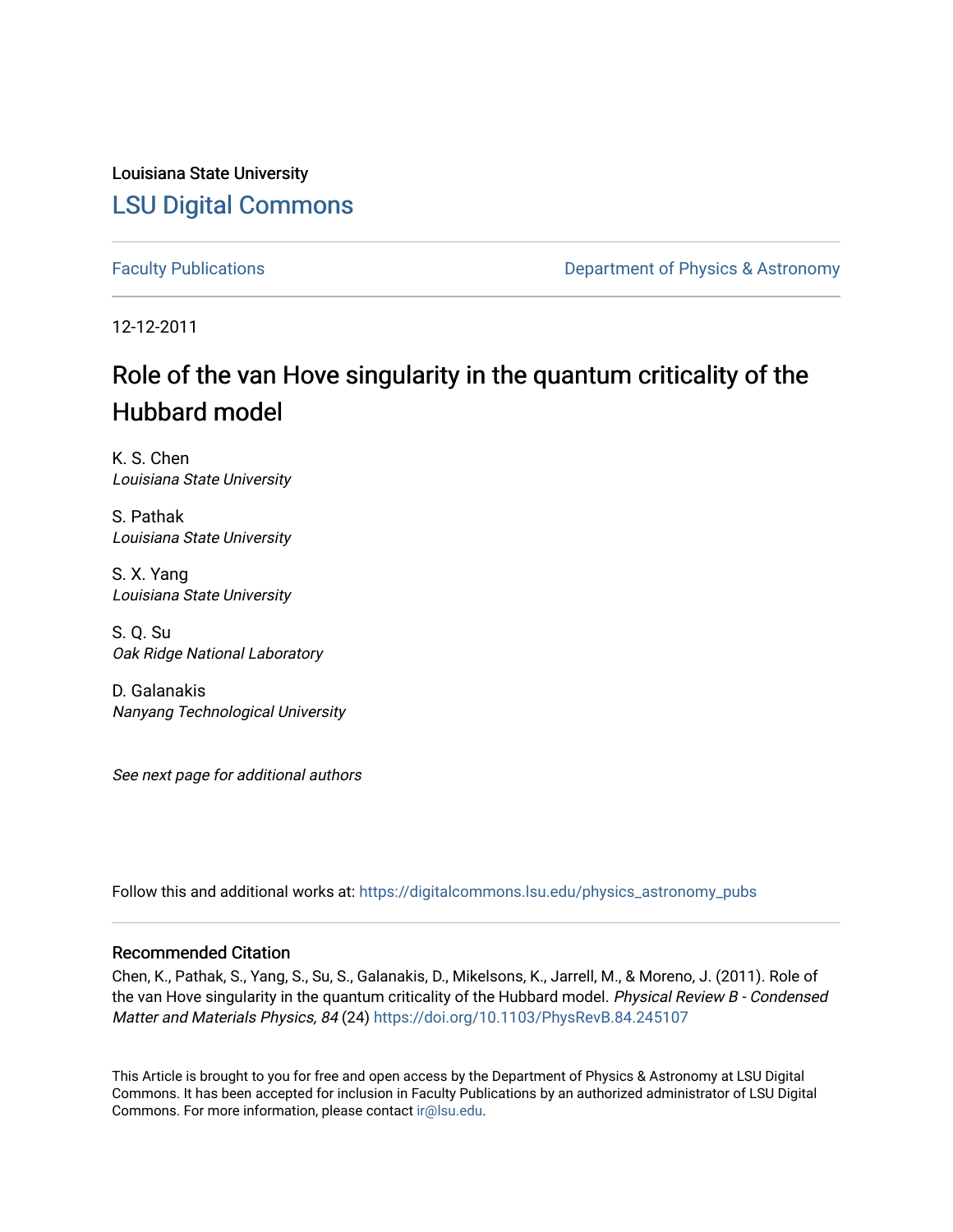## Authors

K. S. Chen, S. Pathak, S. X. Yang, S. Q. Su, D. Galanakis, K. Mikelsons, M. Jarrell, and J. Moreno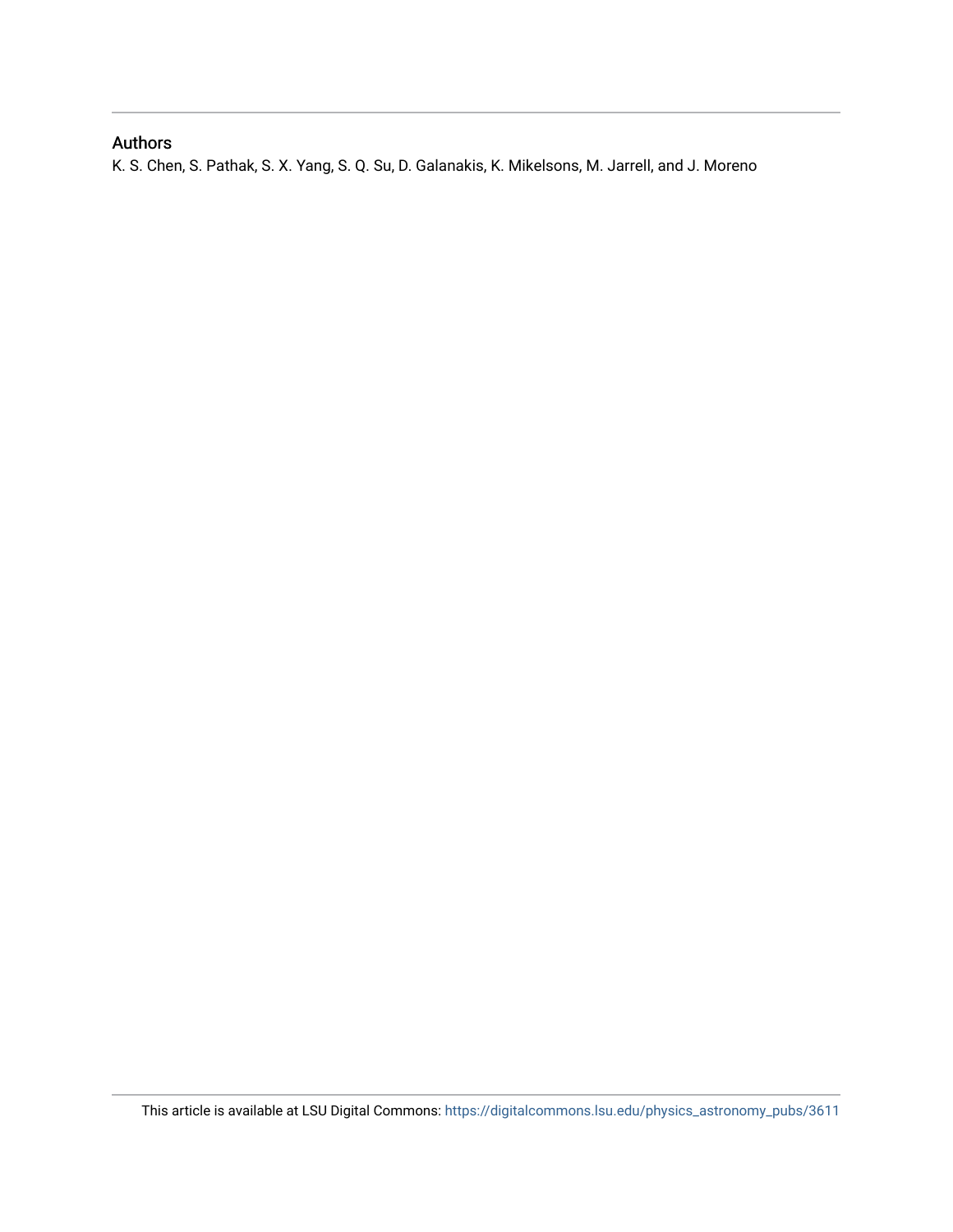

# CHORUS

This is the accepted manuscript made available via CHORUS. The article has been published as:

# Role of the van Hove singularity in the quantum criticality of the Hubbard model

K.-S. Chen, S. Pathak, S.-X. Yang, S.-Q. Su, D. Galanakis, K. Mikelsons, M. Jarrell, and J. Moreno

> Phys. Rev. B **84**, 245107 — Published 12 December 2011 DOI: [10.1103/PhysRevB.84.245107](http://dx.doi.org/10.1103/PhysRevB.84.245107)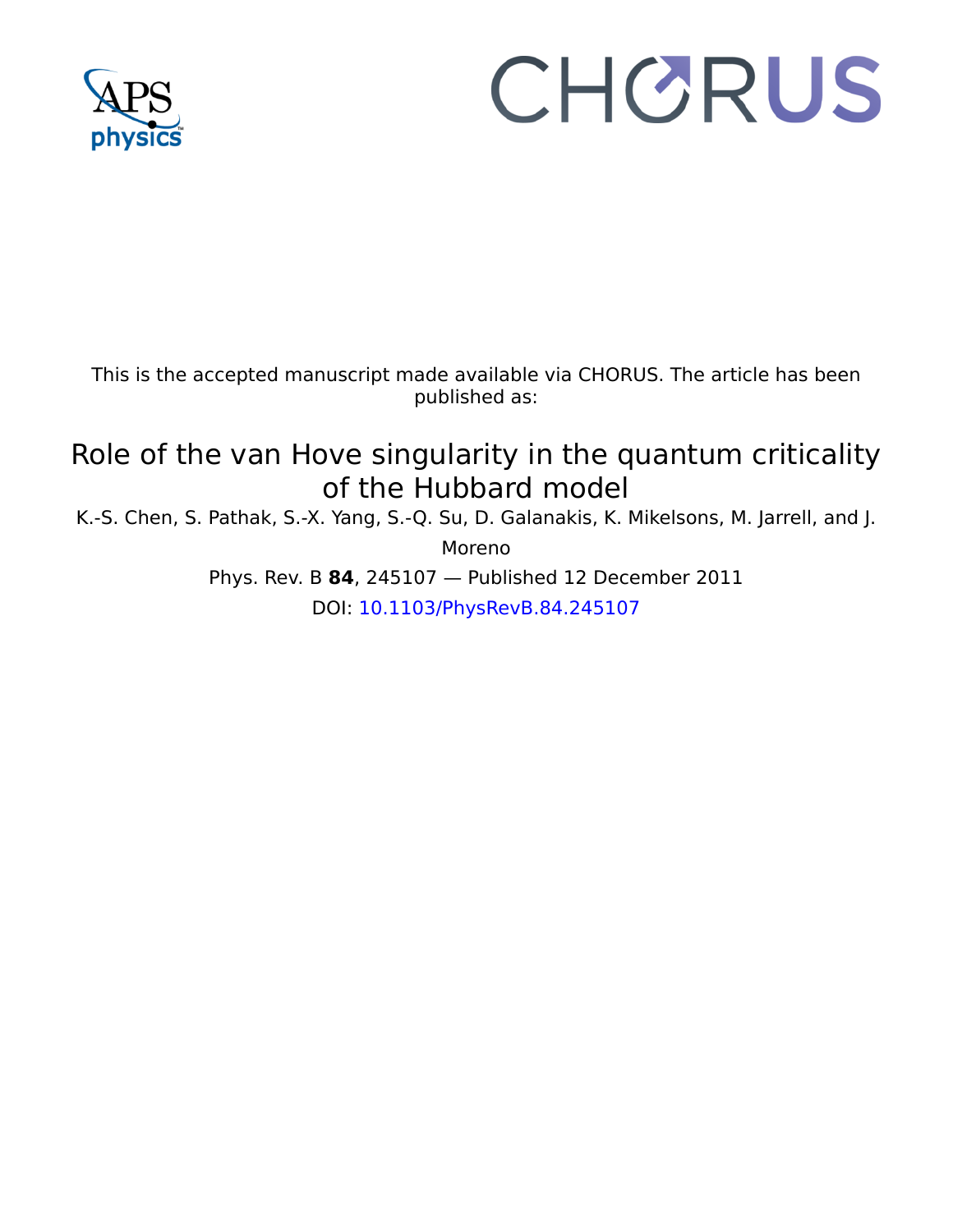#### Role of the van Hove singularity in the Quantum Criticality of the Hubbard Model

K.-S. Chen\*, S. Pathak\*, S.-X. Yang\*, S.-Q. Su<sup>†</sup>, D. Galanakis\*\*, K. Mikelsons<sup>‡</sup>, M. Jarrell\* and J. Moreno\*

<sup>∗</sup>Department of Physics and Astronomy, Louisiana State University, Baton Rouge, LA 70803, USA

∗∗Nanyang Technological University, Singapore 639798

‡Department of Physics, Georgetown University, Washington DC, 20057, USA

(Dated: October 21, 2011)

uation of the self energy from Continuous-Time Quantum Monte C:<br>Howe singularity coming from the relatively flat dispersion that cross<br>natuum critical filling. The flat part of the dispersion orthogonal to<br>anatum critical transportive, replacing the logarithmic divergence from lay a Fermi liquid (Yang c of., Phys. Rev. They increase the logarithmic division to this paper we explore the single-particle and transport properties endo<br>the cont A quantum critical point is found in the phase diagram of the two-dimensional Hubbard model [Vidhyadhiraja et al., Phys. Rev. Lett. 102, 206407 (2009)]. It is due to the vanishing of the critical temperature associated with a phase separation transition, and it separates the non-Fermi liquid region from the Fermi liquid. Near the quantum critical point, the pairing is enhanced since the real part of the bare d-wave pairing susceptibility exhibits an algebraic divergence with decreasing temperature, replacing the logarithmic divergence found in a Fermi liquid [Yang et al., Phys. Rev. Lett. 106, 047004 (2011)]. In this paper we explore the single-particle and transport properties near the quantum critical point using high quality estimates of the self energy obtained by direct analytic continuation of the self energy from Continuous-Time Quantum Monte Carlo. We focus mainly on a van Hove singularity coming from the relatively flat dispersion that crosses the Fermi level near the quantum critical filling. The flat part of the dispersion orthogonal to the antinodal direction remains pinned near the Fermi level for a range of doping that increases when we include a negative next-near-neighbor hopping t' in the model. For comparison, we calculate the bare d-wave pairing susceptibility for non-interacting models with the usual two-dimensional tight binding dispersion and a hypothetical quartic dispersion. We find that neither model yields a van Hove singularity that completely describes the critical algebraic behavior of the bare d-wave pairing susceptibility found in the numerical data. The resistivity, thermal conductivity, thermopower, and the Wiedemann-Franz Law are examined in the Fermi liquid, marginal Fermi liquid, and pseudo-gap doping regions. A negative next-near-neighbor hopping  $t'$  increases the doping region with marginal Fermi liquid character. Both T and negative t' are relevant variables for the quantum critical point, and both the transport and the displacement of the van Hove singularity with filling suggest that they are qualitatively similar in their effect.

PACS numbers: 74.40.Kb, 71.10.Fd, 74.72.-h, 71.10.Hf

#### I. INTRODUCTION

A plausible scenario for the high temperature superconductivity in cuprates is based upon the presence of a van Hove singularity corresponding to the saddle points in the single particle energy dispersion.<sup>1–4</sup> These flat regions in the energy dispersion are directly observed in ARPES experiments on various cuprate compounds.<sup>5–9</sup> Recently, it was also observed in the tunneling spectra of Bi-2201.<sup>10</sup> The presence of saddle points in the energy dispersion is also argued to lead to a superconducting instability in other correlated systems, e.g. graphene<sup>11</sup>. If the Fermi level is doped to coincide with the van Hove singularity, then the superconducting transition temperature can be greatly enhanced.

The van Hove scenario is also argued<sup>12–14</sup> to be responsible for the *marginal Fermi liquid* behavior<sup>15</sup> in which the lifetime broadening of the quasiparticles is of the order of its energy. Thus the van Hove scenario is argued to account for the linear-T resistivity,  $13,14,16$  $13,14,16$  $13,14,16$  T-independent thermopower,<sup>[13](#page-15-9)</sup> anomalous isotope effect,<sup>[14](#page-15-7)</sup> etc.

There is numerical evidence for the presence of van Hove singularities in models of strongly correlated systems. The energy dispersion of one hole in an antiferromagnetic background has been considered in studies of the Hubbard model<sup>[17](#page-15-11)[,18](#page-15-12)</sup> and the  $t-J$  model.<sup>[19](#page-15-13)</sup> These

studies report the presence of extended saddle points. Assaad and Imada<sup>17</sup> found that the dispersion has a quartic dependence with momentum near the anti-nodal point  $(\pi, 0)$ .

These examples of extended saddle points in various correlated superconducting systems, and their proximity to the Fermi level at the doping where the maximum transition temperature occurs, demonstrate that it is extremely important to understand the role played by these singularities. A plethora of scientific efforts have been devoted towards achieving this understanding.  $20-41$  At the simplest level, the role of the van Hove singularity may be interpreted within the BCS formalism. Here, the superconducting transition temperature,  $T_c$ , is determined by the condition  $V\chi_0'(\omega=0)=1$ , where  $\chi_0'$  is the real part of the  $q = 0$  bare pairing susceptibility, and V is the strength of the pairing interaction. In a BCS superconductor,  $\chi_0'(\omega = 0)$  displays a logarithmic divergence as  $T \to 0$ , yielding the BCS exponential form for  $T_c$ . The van Hove singularity enhances the divergence of  $\chi'_0(\omega=0)$ , yielding higher transition temperatures.

There is also strong evidence for a quantum critical point located beneath the superconducting dome in the cuprates, and in close proximity to the doping with the maximum  $T_c$ .<sup>[42](#page-16-2)[,43](#page-16-3)</sup> Above the quantum critical point, in a range of doping associated with marginal Fermi liq-

<sup>†</sup>Oak Ridge National Laboratory, Oak Ridge, Tennessee 37831, USA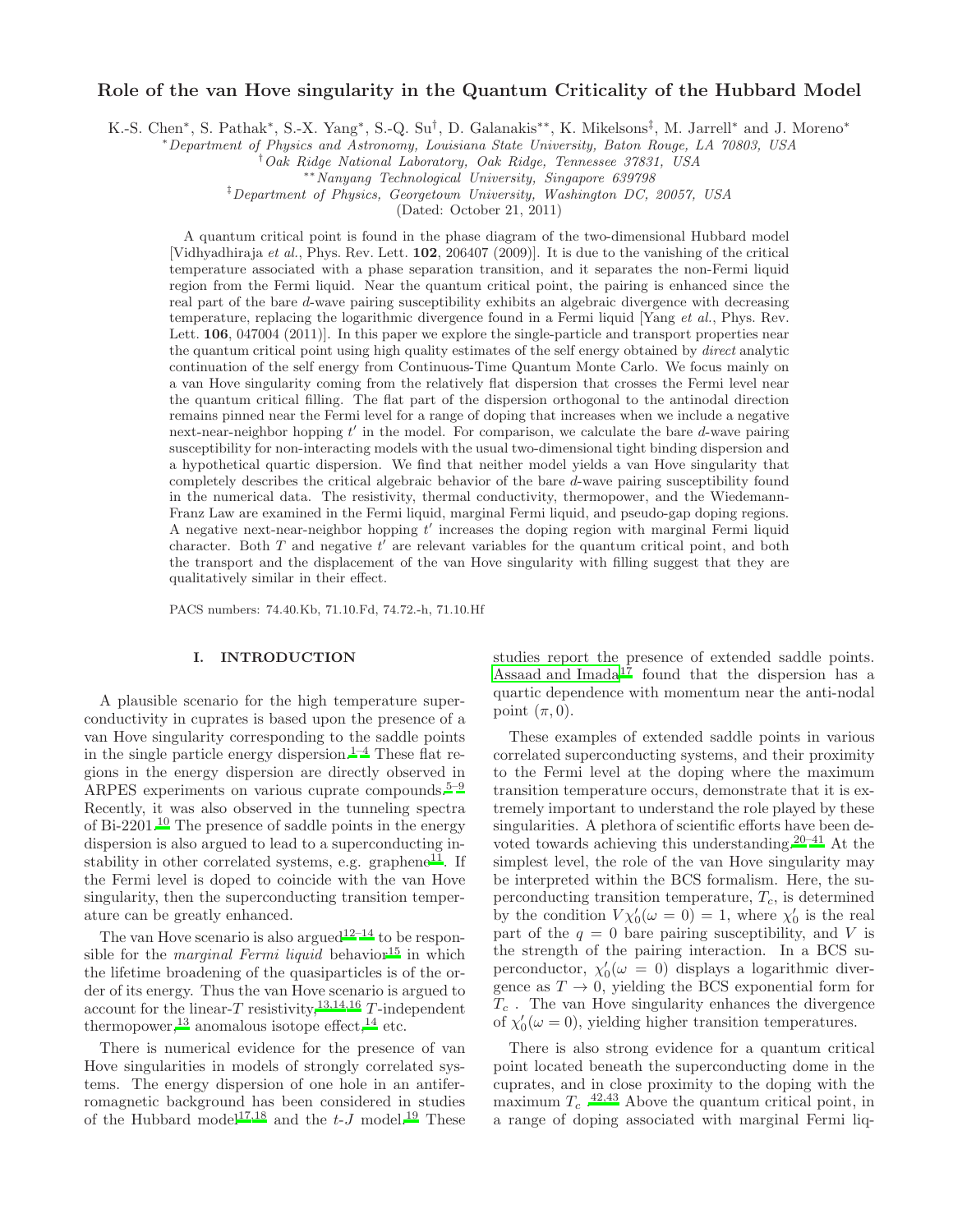uid behavior, the in-plane resistivity is known to vary linearly with  $T$  over a wide range of temperatures.  $44-50$  $44-50$ In the Fermi liquid region the low temperature resistivity varies as  $T^2$ . The resistivity increases as the doping decreases from the Fermi liquid into the pseudogap region. Moreover, the thermal conductivity  $\kappa$ <sup>[51](#page-16-6)[,52](#page-16-7)</sup> the thermopower  $S^{53,54}$  $S^{53,54}$  $S^{53,54}$  $S^{53,54}$  and the tunneling conductance g [55](#page-16-10) have been investigated near the quantum critical point of the cuprates.  $\kappa$  is observed to be nearly independent of temperature in the marginal Fermi liquid state<sup>[56](#page-16-11)</sup> and depends on  $1/T$  in the Fermi liquid region. This is consistent with the Wiedemann-Franz Law, [57](#page-16-12)  $\kappa \rho \propto T$ . [Chakraborty et al.](#page-16-8)<sup>[53](#page-16-8)</sup> suggested that the thermopower changes sign abruptly near the optimal doping in most of the cuprate materials, signaling a state with particle-hole symmetry. Also in the marginal Fermi liquid, the tunneling conductance  $g(V) \sim g_0 + g_1|V|$ , where  $g_0$  and  $g_1$  weakly depend on T and V.

A recent study<sup>[58](#page-16-13)</sup> reported the presence of a quantum critical point in the two-dimensional Hubbard model, where the quasiparticle spectral weight becomes zero. This quantum critical point separates the non-Fermi liquid pseudogap from the Fermi liquid region, and is surrounded by a superconducting dome (c.f. the inset in Fig. [1\)](#page-4-0). At finite temperatures, the Fermi liquid and pseudogap regions are separated by the marginal Fermi liquid. Interestingly, at the quantum critical point, the density of states is found to be nearly particle-hole symmetric at low frequencies with a sharp peak at  $\omega = 0$ . This filling is tantalizingly close to the optimal doping where the superconducting transition temperature  $T_c$  attains its maximum. The proximity of the superconducting dome to the quantum critical point was re-cently investigated by [Yang et al.](#page-16-14)<sup>[59](#page-16-14)</sup>. Unlike the BCS case, they found that the bare d-wave pairing susceptibility  $\chi'_{0d}(\omega = 0)$  diverges algebraically as  $\frac{1}{\sqrt{T}}$ at the quantum critical point, thus leading to a strongly enhanced  $T_c$ . Using the Kramers-Krönig relation between the real part and the imaginary part of the susceptibility,  $\chi'_{0d}(T) = \frac{1}{\pi}$  $\int \frac{\chi''_{0d}(\omega)}{}$  $\frac{d^{(w)}}{\omega}$  d $\omega$ , the algebraic divergence of  $\chi'_{0d}(T)$  was found to come from a scaling behavior of the imaginary part  $\chi''_{0d}(\omega)$ . When  $T^{3/2}\chi''_{0d}(\omega)/\omega$  is plotted against  $\omega/T$ , the different temperature curves fall on top of each other when  $\omega \geq T_s \equiv 4tT/J$ , determining a scaling function  $H(x)$  such that  $T^{3/2}\chi''_{0d}(\omega)/\omega =$  $H(\omega/T) \approx (\omega/T)^{-3/2}$  (see Fig. [1\)](#page-4-0). The contribution from H to  $\chi'(T) = \frac{T^{-3/2}}{T}$ π  $\int H(\omega/T) d\omega \propto T^{-1/2}$  which will dominate at low T

Since this enhanced behavior is expressed in the bare pairing bubble, dressed by the self energy but with no vertex corrections, this discussion naturally raises the question about the role played by the van Hove singularity in the quantum criticality and its possible connection to the superconducting  $T_c$ . In this manuscript, we use the dynamical cluster quantum Monte Carlo method



<span id="page-4-0"></span>FIG. 1: (color online) Frequency dependence of the imaginary part of the particle-particle d-wave susceptibility obtained from the Dynamical Cluster Approximation for various temperatures at the critical filling  $n = 0.85$  when  $U = 6t$ ,  $t' = 0$  and  $4t = 1$ . The arrow denotes the direction of decreasing temperature. All the curves fall on top of each other for frequencies greater than  $T_s/T \approx 4t/J$ . The inset shows the phase diagram for the same parameters  $(t, t'$  and  $U$ ) including the Fermi Liquid (FL), Marginal Fermi Liquid (MFL) and Pseudogap (PG) regions. The lines indicate the dwave transition temperature  $T_c$  (determined by extrapolation of data from  $N_c = 8$ , 12 and 16 site clusters), the pseudogap temperature  $T^*$ , and the Fermi liquid temperature  $T_F$ . (Taken from [Yang et al.](#page-16-14)<sup>59</sup>) The quasiparticle fraction on the Fermi surface vanishes at the quantum critical point where  $T^* = T_F = 0$ , and remains zero in the pseudogap region[.](#page-16-13)<sup>58</sup>

to explore the relationship between the quantum critical point and the van Hove singularity for high-temperature superconductivity in the Hubbard model. We obtain high quality estimates of the real-frequency single-particle self energy  $\Sigma(K, \omega)$  at the cluster momenta K by direct analytic continuation of the Matsubara frequency self energy  $\Sigma(K, i\omega_n)$  using the maximum entropy method.<sup>[60](#page-16-15)[,61](#page-16-16)</sup> This direct method avoids the artifacts on the self energy that come about by inverting the coarse-grained Dyson's equation. $60$  In the model without next-nearneighbor hopping  $(t' = 0)$ , we find that, as we dope the system across the quantum critical filling, a flat region in the dispersion crosses the Fermi level, accompanied by a sharp nearly symmetric peak in the density of states which also passes through the Fermi level. We find that the resistivity follows a linear- $T$  dependence over a wide range of temperatures yet a narrow range of doping (see Fig. [14\)](#page-12-0). We use these high quality estimates of the self energy to calculate the bare pairing susceptibility, we again find the collapse of the data found in Fig. [1.](#page-4-0) To understand the role played by the van Hove singularity in determining this critical behavior, we have calculated the pairing susceptibility in the d-channel for two non-interacting models at half filling - the standard quadratic dispersion and a hypothetical quartic disper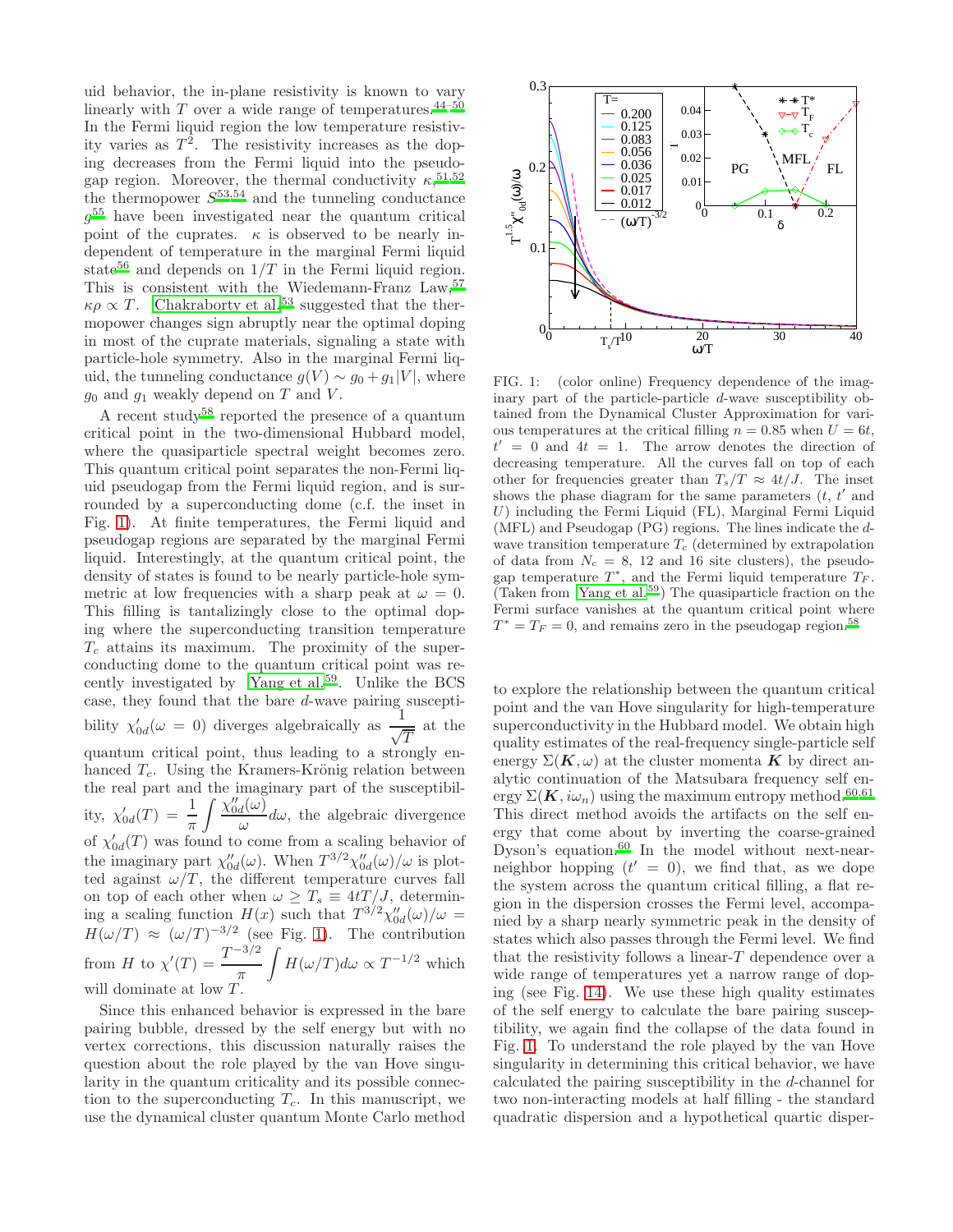sion. While the quartic dispersion can yield the observed algebraic divergence of  $\chi'_{0d}(\omega = 0)$ , neither dispersion produces the collapse of the data found in Fig. [1,](#page-4-0) suggesting that a van Hove singularity alone does not capture this phenomena. For negative  $t'$ , the resistivity follows a linear-T behavior over a wider range of doping, and the sharp peak in the density of states and the flat region of the dispersion linger near the Fermi level for the same wider range of doping. These results suggest that the doping region affected by quantum criticality at low temperature becomes larger when  $t' < 0$ . We also show that the zero-frequency imaginary part of the self energy  $\Sigma''(T, \omega = 0)$ , the dominant contribution to the resistivity, has a wider range of linear-T behavior for  $t' < 0$  than  $t' = 0$ . All this motivates us to speculate a phase diagram near the quantum critical point in the discussion section.

This paper has been organized as follows. Section [II](#page-5-0) briefly outlines the model and methods used in this study. Results are presented in section [III.](#page-6-0) Single particle properties are discussed in section [III A;](#page-6-1) the pairing suscepti-bility calculation in section [III B,](#page-8-0) the effect of  $t'$  on the dispersion in [III C,](#page-8-1) and transport results in [III D.](#page-10-0) The broader implications of our results are discussed in section [IV](#page-13-0) and the paper is concluded in section [V.](#page-15-14)

#### <span id="page-5-0"></span>II. FORMALISM

In this work, we look for direct evidence of the van Hove singularity and marginal Fermi liquid behavior in the spectra, electronic dispersion, and transport properties of the two-dimensional Hubbard model

$$
H = \sum_{\mathbf{k}\sigma} \epsilon_{\mathbf{k}}^0 c_{\mathbf{k}\sigma}^\dagger c_{\mathbf{k}\sigma} + U \sum_i n_{i\uparrow} n_{i\downarrow}, \tag{1}
$$

where  $c^{\dagger}_{\mathbf{k}\sigma}(c_{\mathbf{k}\sigma})$  is the creation (annihilation) operator for electrons with wavevector **k** and spin  $\sigma$ ,  $n_{i\sigma} = c_{i\sigma}^{\dagger} c_{i\sigma}$ is the number operator, and the bare dispersion is given by

<span id="page-5-2"></span>
$$
\epsilon_{\mathbf{k}}^0 = -2t\left(\cos k_x + \cos k_y\right) - 4t'\left(\cos k_x \cos k_y - 1\right), \tag{2}
$$

with  $t$  and  $t'$  being the hopping amplitude between the nearest-neighbor and the next-near-neighbor sites, respectively, and U is the on-site Coulomb repulsion.

We employ the Dynamical Cluster Approximation  $(DCA)^{62,63}$  $(DCA)^{62,63}$  $(DCA)^{62,63}$  $(DCA)^{62,63}$  with a quantum Monte Carlo algorithm as the cluster solver. The DCA is a cluster mean-field theory that maps the original lattice onto a periodic cluster of size  $N_c = L_c^2$  embedded in a self-consistently determined host. This many-to-one map is accomplished by dividing the lattice Brillouin zone into cells centered at momenta  $K$ , and coarse graining the lattice Green's functions by summing over the momenta labeled with  $\hat{\mathbf{k}}$  within each cell

<span id="page-5-1"></span>
$$
\bar{G}(\mathbf{K}, \omega) = \frac{N_c}{N} \sum_{\tilde{\mathbf{k}}} G(\mathbf{K} + \tilde{\mathbf{k}}, \omega), \tag{3}
$$

where  $\overline{G}$  and  $G$  are the coarse-grained and the lattice single-particle propagators, respectively. The coarsegrained Green's function defines the cluster problem. Spatial correlations up to a range  $L_c$  within the cluster are treated explicitly, while those at longer length scales are described at the mean-field level. However the correlations in time, essential for quantum criticality, are treated explicitly for all cluster sizes. To solve the cluster problem, we use continuous-time quantum Monte Carl[o](#page-16-19)64, which has no Trotter error[,](#page-16-20)<sup>65</sup> and the Hirsch-Fye quantum Monte Carlo method $66,67$  $66,67$  for the charge polarizability in Fig. [2.](#page-6-2) We employ the maximum entropy method $60$  to calculate the real-frequency spectra.

#### A. Calculation of Single-Particle Spectra

In previous calculations of the single-particle spectra, we analytically continue the quantum Monte Carlo  $\bar{G}(\mathbf{K}, \tau)$  to obtain  $\bar{G}(\mathbf{K}, \omega)$ , and then invert the coarse-graining Eq. [\(3\)](#page-5-1) to obtain the self energy  $\Sigma(K,\omega)$ . This last step can introduce spurious features in  $\Sigma(K, \omega)$ . As observed previously,  $61$  it is better to analytically continue the self energy directly. However, the self energy spectra does not share the normalization of  $\int d\omega \bar{A}(\mathbf{K}, \omega) = 1$ , where  $\bar{A}$  $(K, \omega) = -\frac{1}{\pi}$  $\frac{1}{\pi} \bar{G}''(\mathbf{K}, \omega)$ . This normalization is a desirable feature since it allows us to treat the spectrum as a normalized probability distribution. Since the Hubbard self energy  $\Sigma(\mathbf{K}, i\omega_n) = \Sigma_H + U^2 \chi_{\sigma,\sigma}/i\omega_n + \cdots$ , where  $\chi_{\sigma,\sigma} = \langle n_{\sigma} n_{\sigma} \rangle - \langle n_{\sigma} \rangle^2 = n_{\sigma} (1 - n_{\sigma})$  is the local polarizability of a single spin species  $\sigma$ , and  $\Sigma(K, i\omega_n)$  –  $\Sigma_H = -\frac{1}{\pi}$ π  $\int d\omega \frac{\Sigma''({\bm{K}},\omega)}{d\omega}$  $\frac{i(\mathbf{r}, \mathbf{w})}{i\omega_n - \omega}$ . It is easy to see that the integral of  $\Sigma(K, i\omega_n) - \Sigma_H$  is  $U^2 \chi_{\sigma, \sigma}$ . Therefore we will analytically continue

$$
\frac{\Sigma(\mathbf{K}, i\omega_n) - \Sigma_H}{U^2 \chi_{\sigma,\sigma}} = \int d\omega \frac{\sigma(\mathbf{K}, \omega)}{i\omega_n - \omega},
$$
 (4)

where  $\sigma(K,\omega) = -\frac{1}{\pi}$  $\frac{1}{\pi} \Sigma''(\bm{K}, \omega) / U^2 \chi_{\sigma, \sigma}, \int d\omega \sigma(\bm{K}, \omega) =$ 1, using  $\chi_{\sigma,\sigma}$  calculated in the Monte Carlo process. After that we obtain the lattice self energy  $\Sigma(\mathbf{k}, \omega)$  by interpolating the cluster self energy  $\Sigma(K,\omega)$  to get the single-particle spectral function  $A(\mathbf{k}, \omega)$ .

#### B. d-wave Pairing Susceptibility

We calculate the susceptibility in the  $d$ -wave channel to the pair field  $V = -f_d b_d^{\dagger} + h.c$ , for various models with a van Hove singularity at the Fermi level. Here  $b_d^{\dagger} = \frac{1}{2} \sum_i \left( b_{i+\hat{x}}^{\dagger} - b_{i+\hat{y}}^{\dagger} \right)$  is the singlet creation operator, where  $b_{i+\hat{\alpha}}^{\dagger}$  creates a singlet at bond  $i-(i+\hat{\alpha})$ ,  $\alpha = x, y$ , and  $f_d$  is a complex constant. The non-interacting d-wave pairing susceptibility  $\chi_{0d}$  can be computed by calculating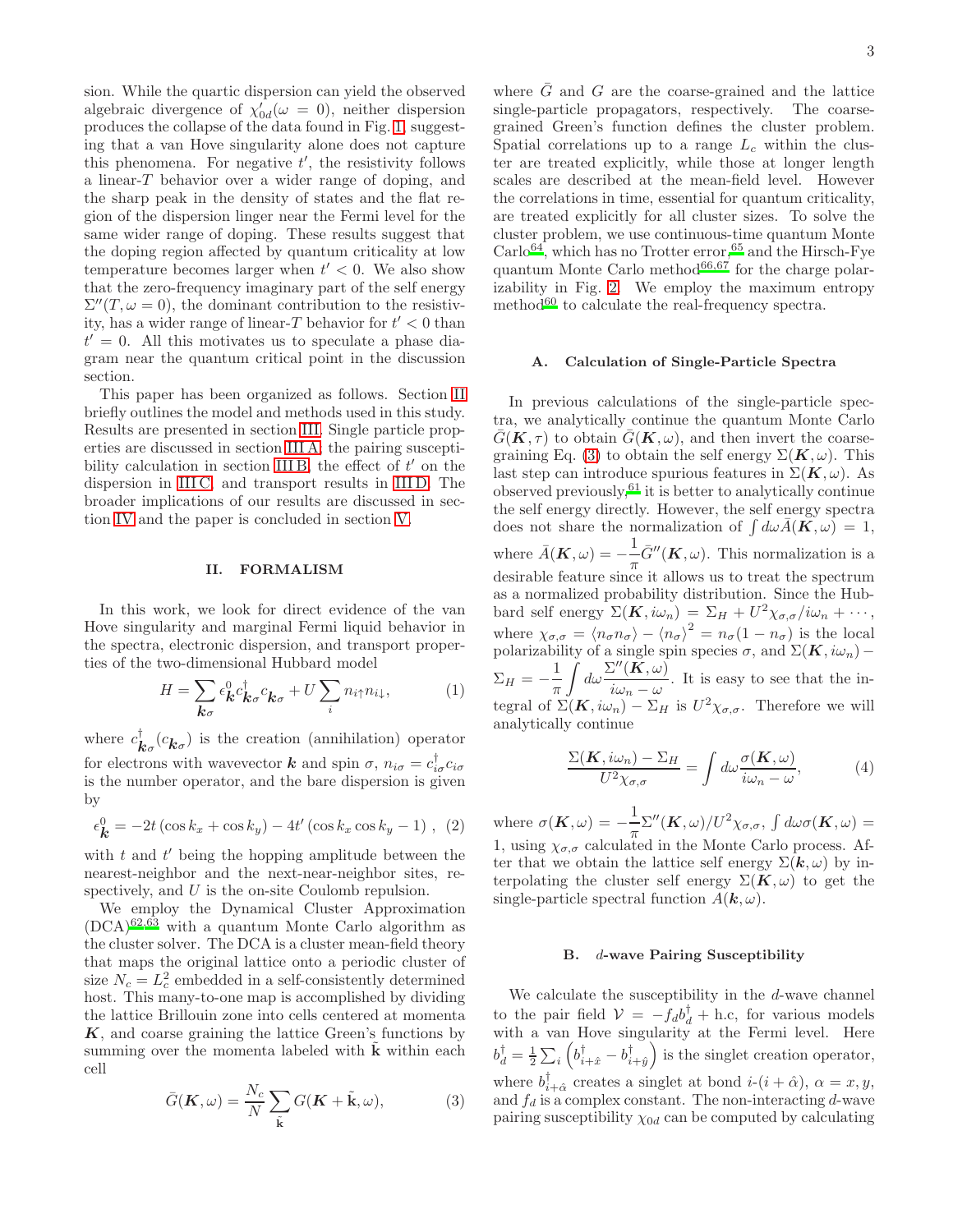the susceptibility bubble

$$
\chi_{0d}(T) = T \sum_{\mathbf{k}, i\omega_n} g_d^2(\mathbf{k}) G^0(\mathbf{k}, i\omega_n) G^0(-\mathbf{k}, -i\omega_n), \quad (5)
$$

where  $q_d(\mathbf{k})$  is the d-wave form factor given by  $g_d(\mathbf{k}) =$  $\cos k_x - \cos k_y$ .  $G^0(\mathbf{k}, i\omega_n)$  is the non-interacting Green function given by

$$
G^{0}(\mathbf{k}, i\omega_{n}) = \frac{1}{i\omega_{n} - \epsilon_{\mathbf{k}}^{0}},
$$
\n(6)

with  $\epsilon_{\mathbf{k}}^0$  the bare band dispersion in Eq. [\(2\)](#page-5-2).  $\chi_{0d}$  can be evaluated using standard Matsubara summation which gives

<span id="page-6-5"></span>
$$
\chi_{0d}(T) = \sum_{\mathbf{k}} g_d^2(\mathbf{k}) \left( \frac{1 - 2f_{\mathbf{k}}}{2\epsilon_{\mathbf{k}}^0} \right),\tag{7}
$$

where  $f_{\boldsymbol{k}}$  is the Fermi function.

#### C. Transport Coefficients

To explain the anomalous transport properties of the marginal Fermi liquid, Varma et  $al.^{15,68}$  $al.^{15,68}$  $al.^{15,68}$  $al.^{15,68}$  postulate that for a wide range of wavevectors  $q$ , excitations make a contribution to the absorptive spin and charge polarizabilities reflected by

<span id="page-6-3"></span>
$$
\chi''(\mathbf{q},\omega) \propto \min\left(|\omega/T|,1\right) \operatorname{sign}(\omega). \tag{8}
$$

Electrons scattering from these excitations acquire a self energy

<span id="page-6-4"></span>
$$
\Sigma(\mathbf{k},\omega) \propto \omega \ln(x/\omega_c) - i\pi x/2, \tag{9}
$$

where  $x = \max(|\omega|, T)$ , and  $\omega_c$  is a cutoff. The marginal Fermi liquid ansatz has several consequences on experimentally relevant quantities, including transport anomalies, such as the linear- $T$  electrical resistivity, the tunneling conductance  $g(V) \sim g_0 + g_1 |V|$ , the photoemission, the nuclear relaxation rate  $T_1^{-1} \sim aT + b$ , the optical conductivity  $\sigma(\omega)$ , the Raman scattering, and the superconductive pairing. For the specific heat  $C_v(T)$ and thermal conductivity  $\kappa(T)$ , Varma argued that the normal state's electronic contribution is hard to extract from the experimental data due to the large phonon contribution. The electronic thermal conductivity for the marginal Fermi liquid approximates to a constant because the Wiedemann-Franz law roughly holds.

To calculate the various Onsager transport coefficients we use the Kubo formula:  $69$ 

<span id="page-6-6"></span>
$$
L_{\alpha\beta}^{ij} = \pi \int d\omega \left( -\frac{df}{d\omega} \right) \omega^{i+j-2} \mathcal{D}_{\alpha\beta}(\omega), \qquad (10)
$$

where  $f$  is the Fermi function and

<span id="page-6-7"></span>
$$
\mathcal{D}_{\alpha\beta}(\omega) = \frac{1}{N} \sum_{\boldsymbol{k}} v^{\alpha}(\boldsymbol{k}) v^{\beta}(\boldsymbol{k}) A(\boldsymbol{k}, \omega)^{2}, \qquad (11)
$$



<span id="page-6-2"></span>FIG. 2: (Color online) The local  $r = 0$  imaginary part of the dynamical charge polarizability divided by the initial slope at  $\omega = 0$ , for  $n = 0.85$ ,  $U = 6t$ ,  $4t = 1$ ,  $t' = 0$  and  $N_c = 16$ . It satisfies the marginal Fermi liquid form given by Eq. [\(8\)](#page-6-3). Inset: the zero frequency slope of  $\chi''_c(r=0,\omega)$  is roughly linear in inverse temperature, as expected. The line is a linear fit to the expression  $a + b/T$ .

where  $v^{\alpha}(\mathbf{k})$  is the  $\alpha$ -component of the electron group velocity and  $A(\mathbf{k}, \omega)$  is the single-particle spectral function. The different transport coefficients are given by combinations of  $L^{ij}$ . For example, in units where  $e = 1$  and the chemical potential  $\mu = 0$ , the resistivity  $\rho(T) = 1/L^{11}$ , the thermopower  $S = -L^{12}/TL^{11}$ , the thermal conductivity  $\kappa = \frac{1}{\tau}$  $\frac{1}{T_0} (L^{22} - (L^{12})^2/L^{11})$ , and the Peltier coefficient  $\Pi = L^{21}/L^{11}$ .

We note that a simpler estimate exists for the thermopower S. Here, we perform a Sommerfeld expansion of  $L^{12}$  at the Fermi level and get an alternative form:

<span id="page-6-8"></span>
$$
S = -\frac{\pi^2}{3} T \frac{\partial \log[D_{\alpha\beta}(\omega)]}{\partial \omega} \Big|_{\omega=0}.
$$
 (12)

If the electron group velocity is a constant, and the square of the single-particle spectra is approximated by  $\delta(\omega - \epsilon_{\mathbf{k}})\tau_{\mathbf{k}}$ , where  $\tau_{\mathbf{k}}$  is the relaxation time, also assumed constant, the thermopower over temperature becomes just the derivative of the logarithm of the density of states at the Fermi level.[70](#page-16-25)

#### <span id="page-6-0"></span>III. RESULTS

#### <span id="page-6-1"></span>A. Single Particle Properties for  $t' = 0$

We first explore the charge polarizability in the marginal Fermi liquid region at  $n = 0.85$ . The imaginary component of the local charge polarizability  $\chi''_c(\bm{r}=0,\omega)$ is plotted in Fig [2.](#page-6-2) The main plot shows  $\chi''_c(\mathbf{r}=0,\omega)$ divided by its initial slope at zero frequency (determined in the inset), so that the curves coincide for low  $\omega$ . At higher frequencies, the curves break from this linear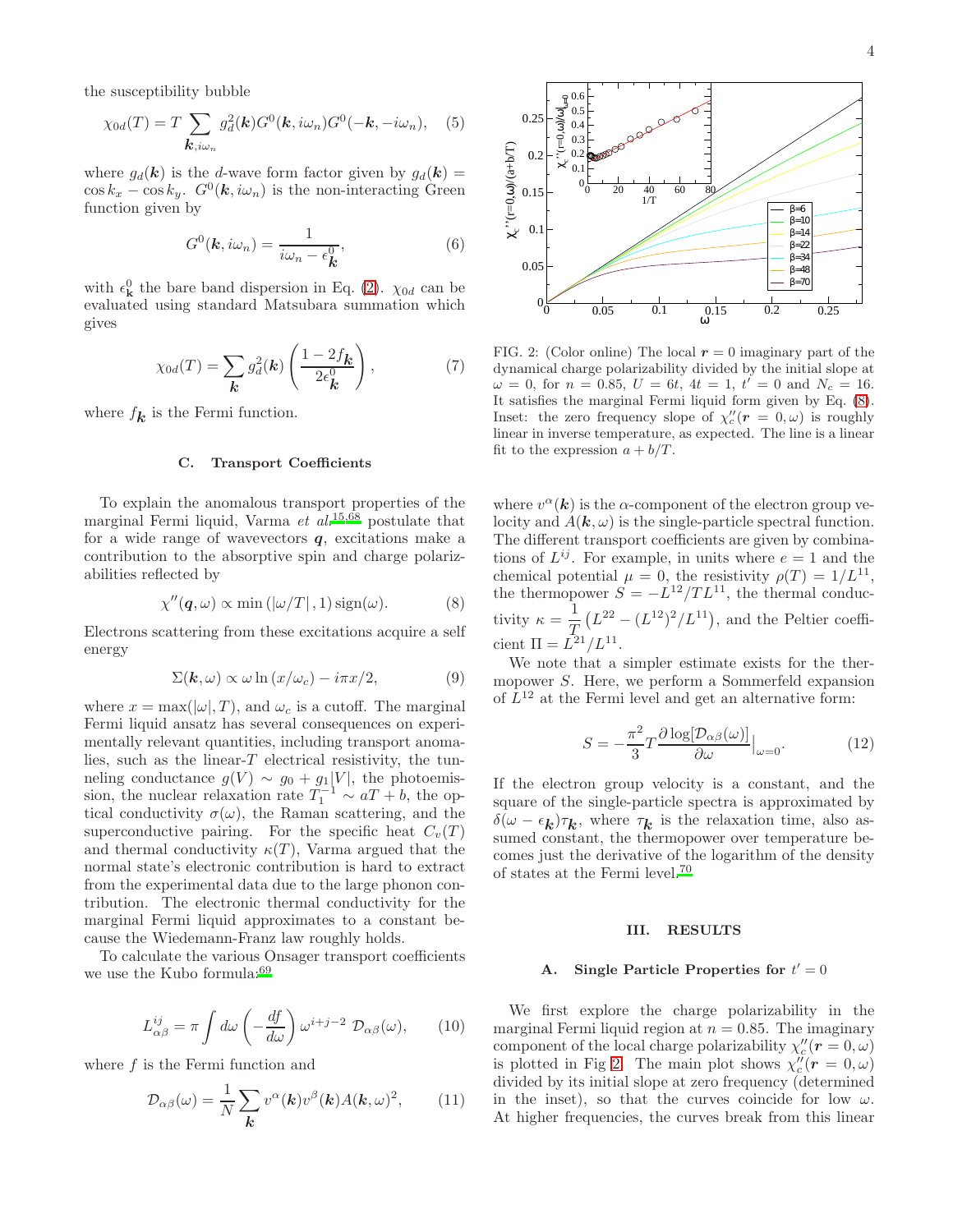

<span id="page-7-0"></span>FIG. 3: (Color online) Frequency dependence of the imaginary part of the self energy at the Fermi momenta,  $\Sigma''(\mathbf{k}_F,\omega)$ , along ΓM and XΓ for  $U = 6t$ ,  $4t = 1$ ,  $t' = 0$ ,  $N_c = 16$  and  $\beta = 58$ . Right panels show a zoom of the low frequency region. Dashed lines fit the data linearly for  $n = 0.85$  and quadratically for  $n = 0.75$ .



<span id="page-7-1"></span>FIG. 4: (Color online) Temperature dependence of the imaginary part of the self energy  $\Sigma''(\mathbf{k}_F,\omega=0)$  at the Fermi energy and momenta,  $U = 6t$ ,  $4t = 1$ ,  $t' = 0$  and  $N_c = 16$ . The linear dashed lines fit the self energies for  $n = 0.85$  and 0.86 below  $T = 0.031.$ 

rise at a frequency roughly proportional to the temperature. The inset shows that the zero frequency slope,  $\chi''_c(r=0,\omega)/\omega|_{\omega=0}$  is roughly linear in inverse temperature up to  $T \approx 0.2$  or roughly  $2J = 8t^2/U$ . These features are consistent with the marginal Fermi liquid polarizability in Eq. [\(8\)](#page-6-3). The spin polarization (not shown) does not display such an extended region of marginal Fermi liquid character. This result is consistent with marginal Fermi liquid behavior due to the proximity of a quantum critical point associated with phase separation.

Fig. [3](#page-7-0) shows the frequency dependence of the imaginary self energy at the Fermi momenta along the anti-



<span id="page-7-2"></span>FIG. 5: (Color online) The single-particle density of states for  $t' = 0, U = 6t, 4t = 1, N_c = 16$  and  $\beta = 58$ . The density of states shows low-energy particle-hole symmetry at the filling of  $n = 0.88$ .

nodal (XΓ) and the nodal (ΓM) directions for three fillings:  $n = 0.75$  (Fermi liquid),  $n = 0.85$  (marginal Fermi liquid) and  $n = 0.95$  (pseudo-gap). For the self energy at  $n = 0.75$ , the quadratic dashed line (bottom right panel) provides a good fit to  $\Sigma''(\mathbf{k}_F,\omega)$  for small  $\omega$ , as expected from the Fermi liquid theory.<sup>[71](#page-16-26)</sup> The marginal Fermi liquid self energy has a form given by Eq. [\(9\)](#page-6-4), which states that the imaginary self energy is proportional to the negative temperature for small frequency and to the negative  $\omega$  when the temperature is low. The marginal Fermi liquid self energy in Fig. [3](#page-7-0) (upper right panel) shows a linear behavior, but interestingly with different slopes for positive and negative  $\omega$ . This is not consistent with Eqn. [\(9\)](#page-6-4), but this may be due to the presence of some short range order. I.e., [Markiewicz et al.](#page-16-27)[72](#page-16-27) calculated the self-energy due to the random-phase approximation (RPA) magnetic polarizability for a single band model with dispersion obtained by a fitting to the tight binding local-density approximation. They found that the self-energy has linear forms but with different slopes on positive and negative  $\omega$  when the van Hove singularity is at the Fermi level and quadratic otherwise.

Fig. [4](#page-7-1) shows the temperature dependence of the self energy when  $\omega = 0$  and  $t' = 0$ . Again we find a result consistent with Eqn. [\(9\)](#page-6-4),  $\Sigma''(\mathbf{k}_F, \omega \to 0) \propto -T$ , around the marginal Fermi liquid filling for  $n = 0.85$  and 0.86. The dashed lines are linear fits. The error bars are estimated by changing the random seeds in the Monte Carlo calculation. However, they do not reflect the systematic error that comes from the bias towards the default model, which in this case is the spectra from the next higher temperature. This error is largest at low T where the data is weak due to the minus sign problem.

The self energy and dynamic charge polarizability near the critical filling  $n_c = 0.85$  are generally consistent with Varma's marginal Fermi liquid ansatz, as are the results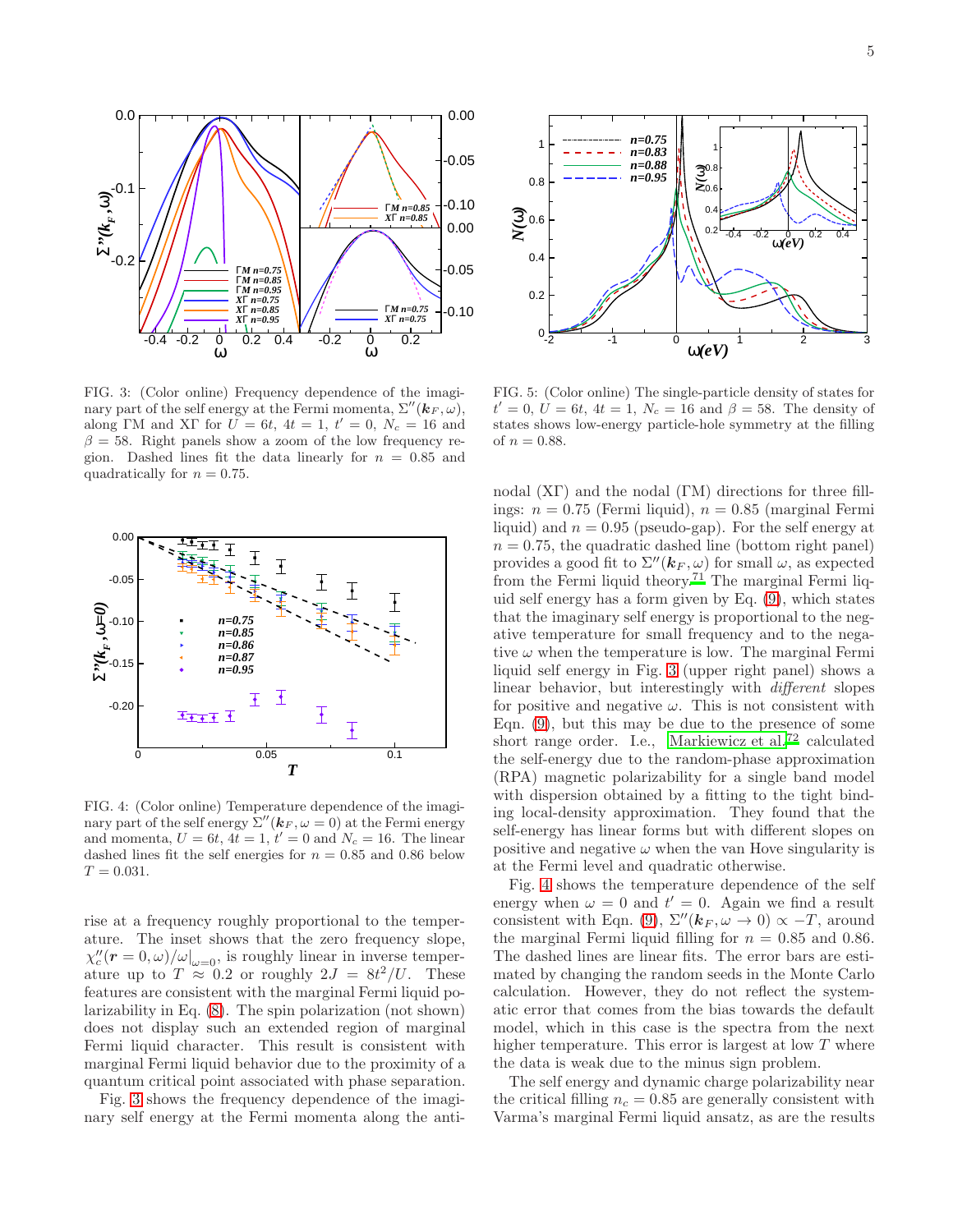found previously for the kinetic and potential energies which vary with temperature like  $T^2 \ln(T)^{73}$  $T^2 \ln(T)^{73}$  $T^2 \ln(T)^{73}$  and the van-ishing wave function renormalization factor<sup>[58](#page-16-13)</sup>. To understand the relationship of these results to the van Hove singularity, we will explore the density of states and the quasiparticle dispersion.

The density of states for several fillings is shown in Fig. [5.](#page-7-2) Since we have highly enhanced the quality of the self energy by *direct* analytic continuation of  $\Sigma(K, i\omega_n)$ , the density of states in Fig. [5](#page-7-2) shows sharper features as compared to the results of [Vidhyadhiraja et al.](#page-16-13)[58](#page-16-13). As the doping decreases from the Fermi liquid to the pseudogap region, the peak of the density of states moves from positive to negative energy while its intensity is reduced. For  $n = 0.95$ , a pseudogap begins to open and a peak to form at positive frequencies. The half-filled case  $(n = 1,$ not shown) shows upper and lower Hubbard bands located at positive and negative frequencies, respectively. The density of states for filling 0.88, close to the critical filling of 0.85, shows low-frequency particle-hole symmetry.

Fig. [6](#page-9-0) shows the dispersion obtained from the peaks of the spectral function  $A(\mathbf{k}, \omega)$  for four fillings:  $n =$ 0.85, 0.87, 0.88 and 0.95, along the anti-nodal direction and around the Fermi vector  $k_F$ . In order to define  $k_F$ , we look for the maximum value of the zero frequency spectral function  $A(\mathbf{k}, \omega = 0)$ . In the Fermi liquid and marginal Fermi liquid regions, this definition is roughly equivalent to the Luttinger surface defined where  $G'(\mathbf{k}, \omega = 0)$  changes sign. The two definitions yield different results for the pseudogap region, especially when  $t' < 0$  which enhances the pseudogap. However, this difference is not large enough to qualitatively change our results or to change any of our conclusions. Therefore, for simplicity, we only show results using the first definition of  $k_F$ . For a particular filling, the left panel shows the dispersion along the  $k_x$  direction  $(k_y = 0)$ , while the right panel shows the dispersion along  $k_y$   $(k_x = k_{Fx})$ . A common identifiable feature for all fillings is the presence of a flat region in the dispersion. This flat region is responsible for the van Hove singularity in the density of states. The van Hove singularity passes through the Fermi level at a filling of  $n \approx 0.88$ , which is near the quantum critical filling,  $n \approx 0.85$ , where the quasi-particle weight Z goes to zero.[58](#page-16-13) At this filling, the topology of the Fermi surface also changes from hole-like (closed around the point  $\mathbf{k} = (\pi, \pi)$  to electron-like (closed around  $k = (0, 0)$  with increasing filling (not shown) as seen in experiments.<sup>[74](#page-16-29)</sup> The dispersion along the  $k_y$  direction remains pinned near the Fermi level for a range of doping near the center of the superconducting dome, while the dispersion along the  $k_x$  direction passes continuously through the Fermi level. This anisotropic motion of the flat dispersion is consistent with a van Hove peak which moves continuously through the Fermi level as shown in Fig. [5,](#page-7-2) and would correspond to a flat region at the Fermi level which is most isotropic at the crossing and shrinks to narrow pencil-like regions for fillings above and below

the crossing.

The dispersion along the anti-nodal direction as a function of  $k_x$  for various fillings is displayed in Fig. [7.](#page-9-1) Interestingly, a quadratic form fits well to the data for all fillings. Next, we investigate if such a dispersion can capture the critical algebraic divergence of the pairing susceptibility.

#### <span id="page-8-0"></span>B. Pairing Susceptibility

The density of states and the dispersion show clear evidence for a van Hove singularity which crosses the Fermi level near the critical filling. In order to see whether the van Hove singularity alone is sufficient to explain the enhanced bare pairing bubble, we calculate the pairing susceptibility in the d-wave channel for two simple models having a van Hove singularity at the Fermi level. We begin with the tight binding model given by Eq. [\(2\)](#page-5-2) at half filling and  $t' = 0$ . The associated density of states has a logarithmic singularity at  $\epsilon = 0$ ,  $N(\epsilon) = \log |\epsilon|$ . The temperature dependence of  $\chi'_{0d}$  can be obtained by converting Eq. [\(7\)](#page-6-5) to an integral over energy with a temperature T cutoff. It results in a  $-(\log T)^2$  behavior. This is confirmed by explicit calculation of the sum in Eq. [\(7\)](#page-6-5) as illustrated in Fig. [8.](#page-10-1) As shown in the inset, the imaginary part does not show scaling behavior as seen in Fig. [1.](#page-4-0)

We also consider the next higher order model allowed by the symmetry of the square lattice, a hypothetical model with a quartic dispersion

<span id="page-8-2"></span>
$$
\epsilon_{\mathbf{k}} = -\frac{4}{\pi^4} \left( (|k_x| - \pi)^4 - k_y^4 \right). \tag{13}
$$

Such an extended form has been observed in experi-ments<sup>[6](#page-15-15)</sup> and also confirmed by theoretical studies.<sup>[18](#page-15-12)</sup> The low energy density of states for the quartic dispersion becomes  $N(\epsilon) \sim 1/\sqrt{|\epsilon|}^{27}$  $N(\epsilon) \sim 1/\sqrt{|\epsilon|}^{27}$  $N(\epsilon) \sim 1/\sqrt{|\epsilon|}^{27}$  Following a similar logic as we used for the tight binding dispersion, for a quartic dispersion, we get  $\chi'_{0d} \sim$ 1  $\sqrt{T}$ .

Results for the explicit calculation (Eq. [\(7\)](#page-6-5)) are shown in Fig. [9,](#page-10-2) and are consistent with the analytical arguments above. Though the temperature dependence of the real part of the bare susceptibility is found to be algebraic for this quartic dispersion, the inset reveals that the imaginary pairing susceptibility does not exhibit the scaling found by [Yang et al.](#page-16-14)<sup>[59](#page-16-14)</sup>. Thus, the simple noninteracting picture of the van Hove singularity at the Fermi level does not completely describe the true temperature and frequency dependence of the susceptibility.

#### <span id="page-8-1"></span>C. Effect of negative  $t'$

The single-band Hamiltonian used to model the holedoped cuprates generally includes a negative next-near-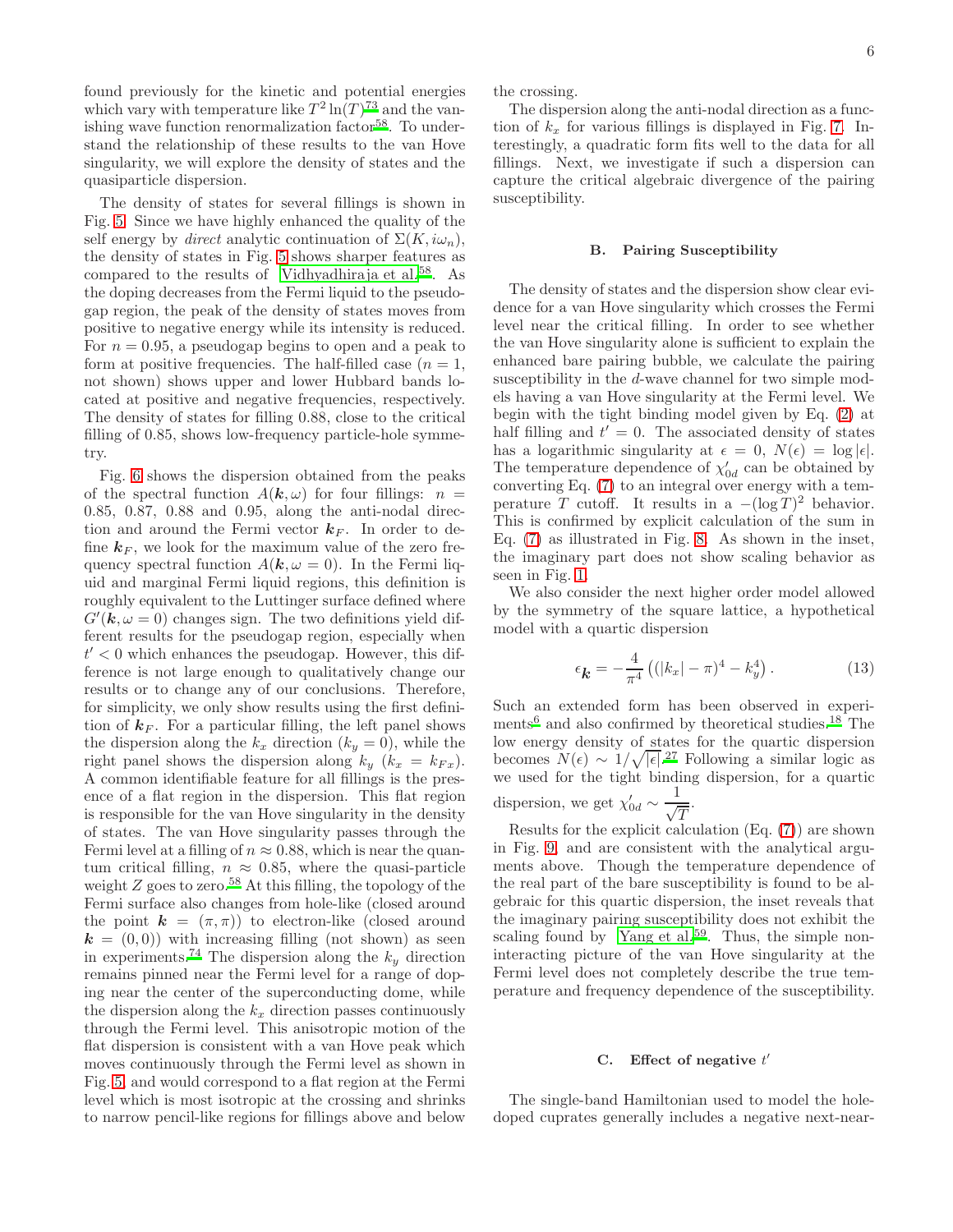

<span id="page-9-0"></span>FIG. 6: (color online) Energy dispersion obtained from the peaks of the spectral function  $A(k, \omega)$  for various fillings around the Fermi vector  $\mathbf{k}_F$  along the anti-nodal direction for  $t' = 0$ ,  $U = 6t$ ,  $4t = 1$ ,  $N_c = 16$  and  $\beta = 58$ . By fixing  $k_y = 0$  we explore the dispersion along the  $k_x$  direction, and for  $k_x = k_{Fx}$  the dispersion along the  $k_y$  direction is plotted. Notice that the energy axes are inverted so that positive energies are plotted down. The dispersion along the  $k_y$  direction remains pinned near the Fermi level for a range of doping near the center of the superconducting dome (c.f. the inset of Fig. [1\)](#page-4-0)



<span id="page-9-1"></span>FIG. 7: (color online) Single particle dispersion around the Fermi energy taken along the anti-nodal direction  $(k_y = 0)$ . The data is from Fig. [6.](#page-9-0) The solid lines are fits to a quadratic dispersion.

neighbor hopping  $t'$ . For  $t' = -0.1t$ , the temperature dependence of the self energy at the Fermi momenta and energy is shown in Fig. [10.](#page-10-3) We find that  $\Sigma''(\mathbf{k}_F, \omega = 0)$ follows a linear behavior over a wider range of fillings, from  $n = 0.83$  to 0.87.

Fig. [11](#page-11-0) demonstrates that the inclusion of a negative  $t'$  also results in the pinning of the flat part of the  $k_y$ dispersion to the Fermi level. However, now the pinning is observed for a larger range of fillings, roughly 0.80 to 0.86. Thus both measurements, the temperature dependence of the self energy and the pinning of the flat dispersion to the Fermi level, are consistent. If we take the viewpoint that the quantum critical point and the pinning of the dispersion along  $k_y$  to the Fermi level are concomitant aspects of quantum criticality, then a negative  $t'$  leads to a larger range of quantum critical fillings. We will also see the signature of this behavior in various transport properties discussed in Section [III D.](#page-10-0)

Fig. [12](#page-11-1) shows the density of states for  $t'/t = -0.1$  and various fillings as a function of  $\omega$ . For a given filling, the inset of Fig [12](#page-11-1) shows that the peak in the density of states is slightly shifted to smaller frequencies when compared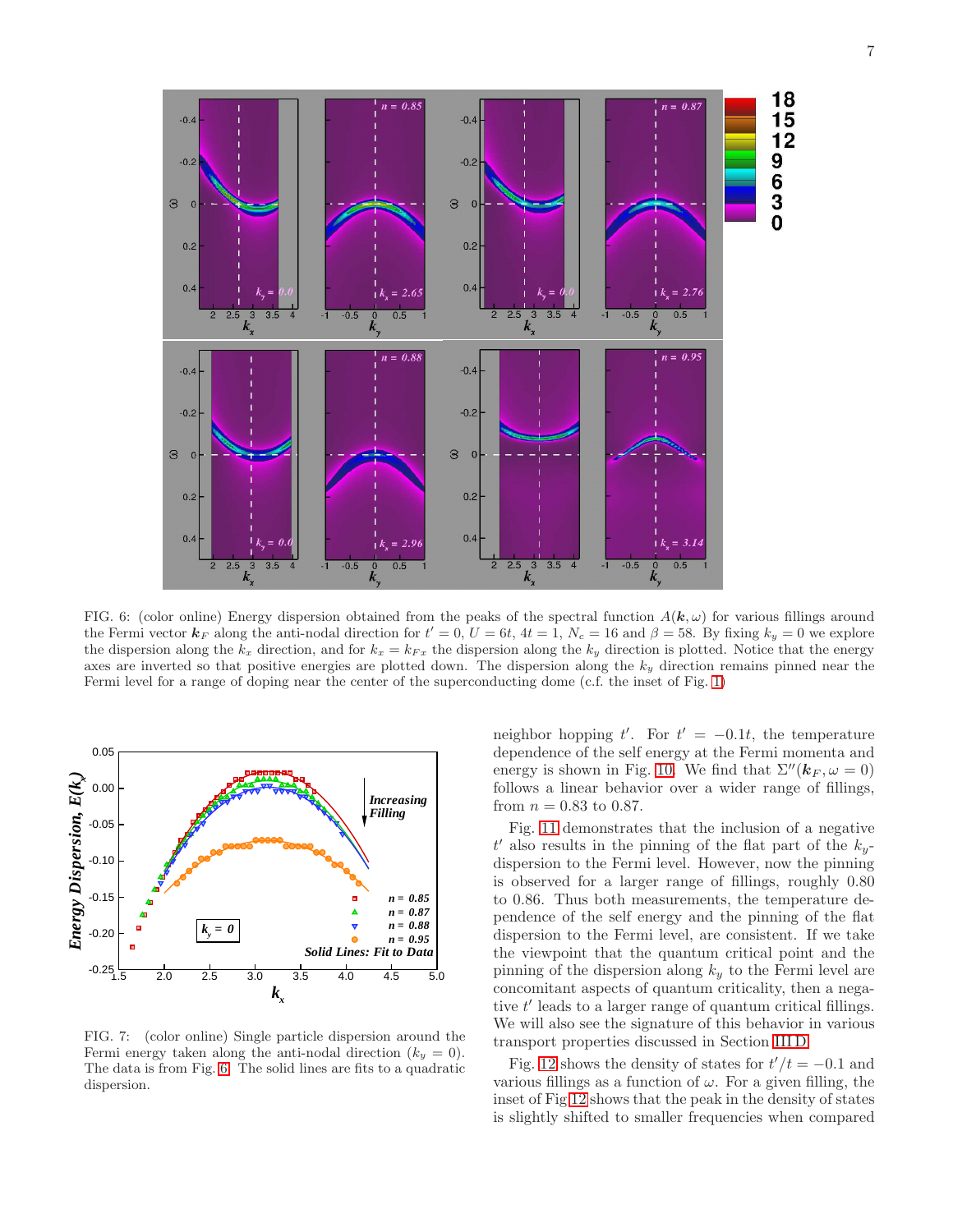

<span id="page-10-1"></span>FIG. 8: (color online) Temperature dependence of the real part of the particle-particle d-wave susceptibility at  $\omega = 0$ for the two-dimensional tight binding dispersion at half filling. Note that  $\chi'_{0d}$  diverges logarithmically as  $T \to 0$ . Inset: Frequency dependence of the imaginary part of the particleparticle d-wave susceptibility. Note that the curves corresponding to various temperatures do not scale at large frequency. The arrow denotes the direction of decreasing temperature.



<span id="page-10-2"></span>FIG. 9: (color online) Temperature dependence of the real part of the particle-particle d-wave susceptibility at  $\omega = 0$  for the quartic dispersion of Eq. [\(13\)](#page-8-2) at half filling. Note that  $\chi'_{0d}$ diverges algebraically  $\sim 1/\sqrt{T}$  as  $T \to 0$ . A fit to  $a + b/x^c$ gives values of  $a = -10.6$ ,  $b = 1.98$  and  $c = 0.54$ . Inset: Frequency dependence of the imaginary part of the pairing d-wave susceptibility. Note that the curves corresponding to various temperatures does not scale well at large frequency. The arrow denotes the direction of decreasing temperature.

with the peak in the density of states for  $t' = 0$ . It displays particle-hole symmetry roughly at  $n = 0.84$ , not  $n = 0.88$  as for  $t' = 0$ . Moreover, if we use  $\Delta \omega_p / \Delta n$ , where  $\omega_p$  is the location of peak in the density of states and  $n$  is the filling, to estimate the rate at which the peak crosses the Fermi level, we find that the peak of the density of states for  $t' = 0$  crosses the Fermi level more



<span id="page-10-3"></span>FIG. 10: (Color online) Temperature dependence of the imaginary part of the self energy  $\Sigma''(\mathbf{k}_F,\omega=0)$  at the Fermi energy and momenta,  $U = 6t$ ,  $N_c = 16$ ,  $4t = 1$ , and  $t'/t = -0.1$ . The self energy for filling between  $n = 0.83$  and 0.87 shows a linear-T behavior.

quickly than the peak for negative  $t'$ . This can be seen in the inset of Fig. [12,](#page-11-1) where the filling dependence of the peak location has a steeper slope for  $t' = 0$  than that for  $t'/t = -0.1$  at the Fermi level. This confirms that negative t' leads to a *wider* range of fillings with a van Hove peak near the Fermi level. The fact that this range of fillings coincides with the region where marginal Fermi liquid behavior is seen in the self energy suggests that the van Hove singularity and quantum criticality are related.

Another interesting point to be noted here is that, when compared to the  $t' = 0$  result, the quasi-particle peaks become more incoherent for negative  $t'$ . This can be seen in the Matsubara quasiparticle weight along the antinodal momentum direction,  $Z_{AN}^{58}$  $Z_{AN}^{58}$  $Z_{AN}^{58}$  displayed in Fig. [13](#page-11-2) as a function of temperature for different fillings. The quasiparticle fraction is consistently smaller for  $t'/t = -0.1$  than for  $t' = 0$  for all fillings. This can also be seen through the increase of the blue color in the dispersion curves in Fig. [11](#page-11-0) when compared with Fig. [6.](#page-9-0)

#### <span id="page-10-0"></span>D. Transport Properties

Matrix element effects<sup> $75,76$  $75,76$ </sup>, and the low precision of inverse photoemission can complicate the direct measurement of the flat dispersion resulting in the van Hove singularity, making indirect probes like the Fermi surface topology[74](#page-16-29)[,77](#page-16-33) and transport measurements more important. The van Hove singularity and the quantum critical point will also impact the transport properties of the system. Using the Kubo formula under the relaxation time approximation in Eqs.  $(10)$  and  $(11)$ , we obtain the resistivity, thermal conductivity, and thermopower in the Fermi liquid, marginal Fermi liquid, and pseudo-gap regions.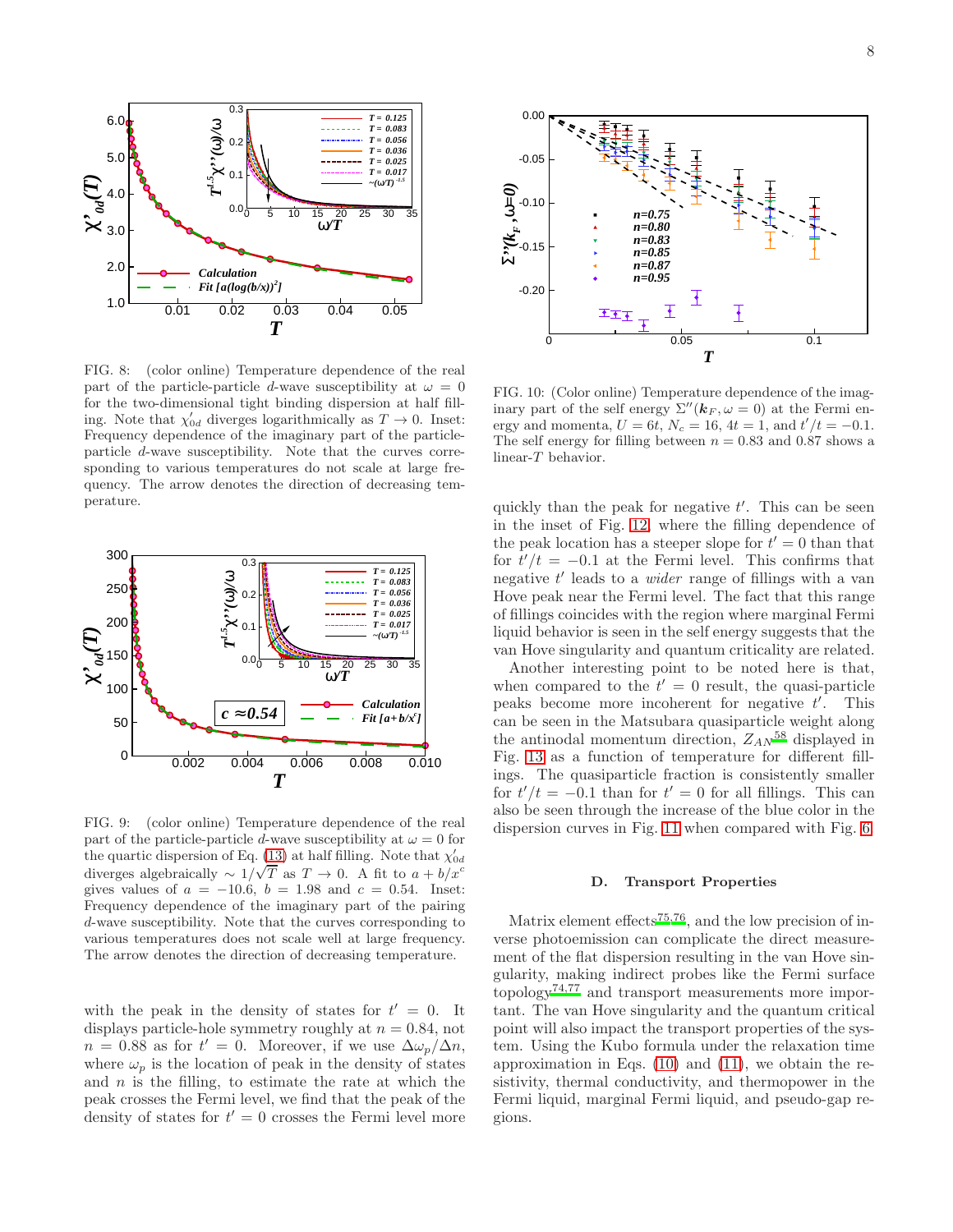

<span id="page-11-0"></span>FIG. 11: (color online) Energy dispersion obtained from the peaks of the spectral function  $A(k,\omega)$  for various fillings around the Fermi vector  $k_F$  along the anti-nodal direction for  $t'/t = -0.1$ ,  $U = 6t$ ,  $4t = 1$ ,  $N_c = 16$  and  $\beta = 48$ . The dispersion along the  $k_y$  direction remains pinned near the Fermi level for a broader range of dopings than found when  $t' = 0$ . Again, the dispersion along the  $k_x$  direction moves continuously across the Fermi level.



<span id="page-11-1"></span>FIG. 12: (Color online) Single-particle density of states for  $t'/t = -0.1$  when  $U = 6t$ ,  $N_c = 16$ ,  $4t = 1$ , and  $\beta = 48$ . Inset: Comparison of the filling dependence of the position of the peak of the density of states  $(\omega_p)$  for  $t' = 0$  and  $t'/t = -0.1$ . As the filling changes,  $\omega_p$  for  $t' = 0$  crosses the Fermi level more quickly than for  $t'/t = -0.1$ .



<span id="page-11-2"></span>FIG. 13: (Color online) Temperature dependence of the Matsubara fraction along the anti-nodal direction,  $Z_{AN}$ , for various fillings for  $t' = 0$  and  $t'/t = -0.1$ . At the same filling and temperature, the Matsubara fraction decreases when  $t' < 0$ .

Fig. [14](#page-12-0) shows the resistivity as a function of temperature for  $t' = 0$ , left panel, and  $t'/t = -0.1$ , right panel.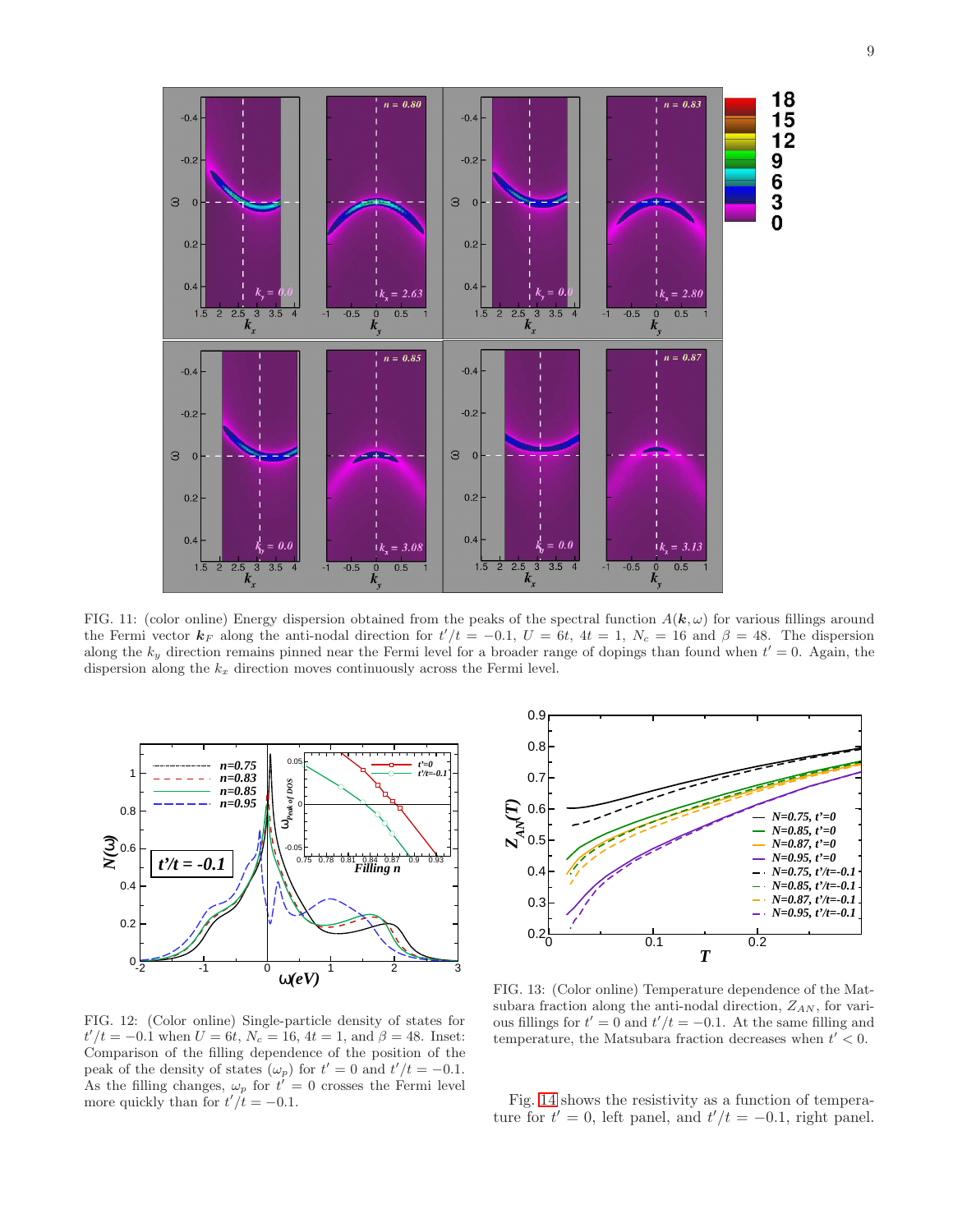

<span id="page-12-0"></span>FIG. 14: (Color online) Resistivity versus temperature for  $t' = 0$  (left) and  $t'/t = -0.1$  (right) with  $U = 6t$ ,  $N_c = 16$ , and  $4t = 1$ . The dashed lines in the insets are linear fits. For  $t' = 0$ , the resistivity shows linear-T behavior for  $n = 0.85$  and  $n = 0.86$ . For  $t'/t = -0.1$ , the resistivity shows linear-T behavior from  $n = 0.83$  to  $n = 0.87$ .

Linear resistivity reveals evidence of the marginal Fermi liquid because the electronic cross section is proportional to  $-\Sigma''(\mathbf{k}_F, \omega = 0)$  at low T, and, as seen in Fig. [4](#page-7-1) and [10,](#page-10-3) this self energy is linear in T. Again, for  $t' = 0$  a narrow range of fillings, from  $n = 0.85$  to 0.86, displays a linear-T resistivity at low T. While for  $t'/t = -0.1$  a larger range of filling,  $n = 0.83$  to 0.87, exhibits a linear temperature dependence. The linear resistivity in the marginal Fermi liquid region is consistent with experi-ments.<sup>[44](#page-16-4)[–47](#page-16-34)</sup> For  $n = 0.75$ , both  $t' = 0$  and  $t'/t = -0.1$ show Fermi liquid character, with a resistivity which goes to zero quadratically when  $T$  approaches zero. The fact that doping region with marginal Fermi liquid character increases with negative  $t'$  has consequences for the phase diagram near the quantum critical point, which we will discuss in Section [IV.](#page-13-0)

According to the Wiedemann-Franz Law,  $\kappa/(\sigma T)$  =  $\pi^2/3$  ( $k_B = e = 1$ ), the thermal conductivity of a Fermi liquid is inversely proportional to  $T<sup>57</sup>$  $T<sup>57</sup>$  $T<sup>57</sup>$  Fig. [15](#page-12-1) shows that  $\kappa \propto 1/T$  for  $n = 0.75$  when  $t'/t = 0$  and  $-0.1$ , but weakly depends on T for the marginal Fermi liquid and the pseudo-gap regions. The inset shows that, for  $n = 0.75$ , the Wiedemann-Franz ratio  $\kappa/(\sigma T)$  approaches a constant which is less than  $\pi^2/3$  when  $T \leq 0.08$ . [Dahm et al.](#page-16-35)[78](#page-16-35) investigated the two-dimensional Hubbard model for  $n \approx 0.9$  and also found a smaller Wiedemann-Franz ratio. However, we find that the Wiedemann-Franz ratio is larger than  $\pi^2/3$  for the marginal Fermi liquid  $(n = 0.85)$  and pseudo-gap  $(n = 0.95)$  regions. We also see that the thermal conductivity becomes very small as  $T \to 0$  for  $n = 0.95$  and saturates to a constant for  $n = 0.85$ . So, when studying  $\kappa$ , the marginal Fermi liquid seems to separate the Fermi liquid from the pseudo-gap region. The dashed curves in Fig. [15](#page-12-1) for  $t'/t = -0.1$  data are always below the solid curves for  $t' = 0$  when plotting  $\kappa$ . However, the  $t'/t = -0.1$  data is above the  $t' = 0$ 



<span id="page-12-1"></span>FIG. 15: (Color online) Thermal conductivity versus temperature for  $U = 6t$ ,  $N_c = 16$ , and  $4t = 1$ . Inset: Wiedemann Franz ratio for the same physical parameters. The horizontal solid line labels the constant  $\pi^2/3$ .

results when we focus on the ratio  $\kappa/\sigma T$ . This implies that negative  $t'$  reduces the electrical conductivity more than the thermal conductivity.

[Chakraborty et al.](#page-16-8)[53](#page-16-8) argue that the thermopower changes sign near the quantum critical point, and that this is related with the development of a state with particle-hole symmetry. Fig. [16](#page-13-1) shows the thermopower S as a function of filling. For  $t' = 0$  and  $\beta = 58$ , the filling at which  $S$  changes sign is roughly 0.80. We expect that the zero-crossing of the thermopower will approach the critical filling of 0.85 for decreasing  $T$ . However, this is different from the filling,  $n = 0.88$ , at which the density of states displays particle-hole symmetry.

We find that due to the  $k$ -dependence of the relax-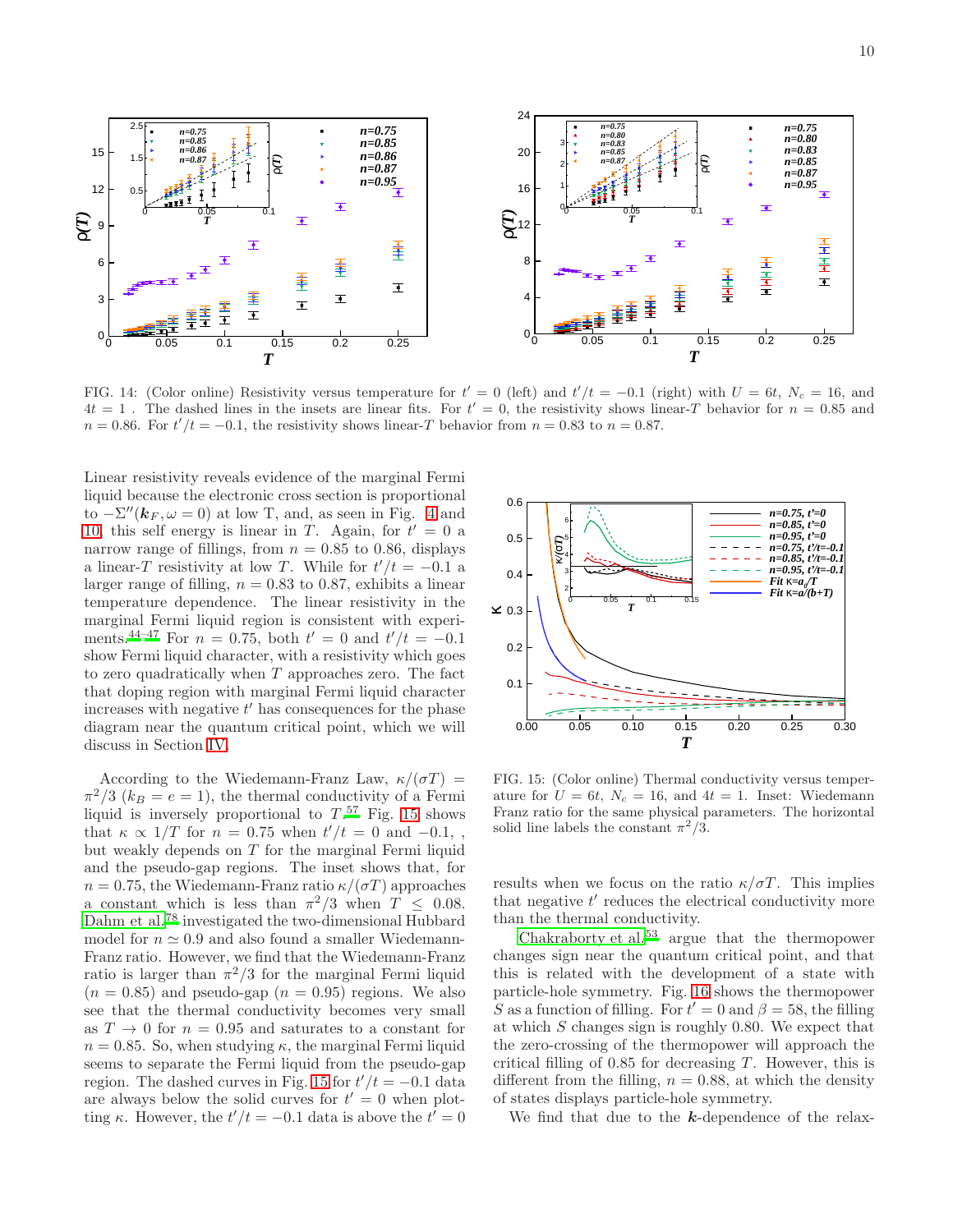



<span id="page-13-1"></span>FIG. 16: (Color online) Thermopower as a function of filling for  $U = 6t$ ,  $N_c = 16$ ,  $4t = 1$ . Lines are guides to the eyes. Inset: Frequency dependence of  $\mathcal{D}_{xx}(\omega)$  (c.f. Eq. [\(11\)](#page-6-7) for different fillings when  $t' = 0$ ,  $\beta = 58$ . The slope of  $\mathcal{D}_{xx}(\omega)$ at  $\omega = 0$  is proportional to the thermopower according to Eq. [\(12\)](#page-6-8).

ation time and the electron group velocity, the filling at which the thermopower crosses zero does not occur at the filling where the density of states shows a particle-hole symmetry at low energies. In Fermi liquid theory,<sup>[70](#page-16-25)</sup> if we assume constant relaxation time and group velocity, the thermopower is proportional to the derivative of the logarithm of the density of states at the Fermi level. This would suggest a thermopower which changes sign as the van Hove singularity crosses the Fermi level. However, in this approach  $A(\mathbf{k}, \omega)^2$  in Eq. [\(11\)](#page-6-7) is approximated by  $\delta(\omega - \epsilon_{\mathbf{k}})\tau$ , where  $\tau = \tau_{\mathbf{k}}$  is a k-independent relaxation time. In addition, the electron group velocity we use in our calculation also has a  $k$ -dependence:

$$
v^{x}(\mathbf{k}) = \frac{\partial \epsilon_{\mathbf{k}}^{0}}{\partial \mathbf{k}_{x}} = 2t \sin k_{x} + 4t' \sin k_{x} \cos k_{y}.
$$
 (14)

If we compare the quantity  $\mathcal{D}_{xx}(\omega)$  (the inset of Fig [16\)](#page-13-1) and the density of states (Fig. [5\)](#page-7-2) for different fillings and the same  $t' = 0$ , we find that the effect of  $v^x(\mathbf{k})^2$  is to pull the peak of the density of states to the left, because the  $\sin k_x$  term suppresses the contribution of the van Hove singularity at  $X(\pi, 0)$  and enhances the contribution from the states below the Fermi level. As a result, the thermopower changes sign continuously and at a filling where the quantity  $\mathcal{D}(\omega)$  has a zero slope at the Fermi level, around  $n = 0.85$ . As noted by [Chakraborty et al.](#page-16-8)<sup>[53](#page-16-8)</sup>, this filling is different from the one where the density of states displays particle-hole symmetry,  $n = 0.88$  for  $t' = 0$ . The impact of the van Hove singularity on the thermopower and other transport coefficients is diminished by the fact that the van Hove singularity comes predominantly from a region in  $k$  space where the group velocity goes through zero.

#### <span id="page-13-0"></span>IV. DISCUSSION

The results presented here have implications for both the quantum critical phase diagram and the proximity of the superconducting dome to the quantum critical point.

The close proximity of the quantum critical filling and the filling where the van Hove singularity crosses the Fermi level suggests that the two are related or even concomitant. Near the quantum critical point, we find that the flat part of the dispersion orthogonal to the antinodal direction is pinned to the Fermi level, but not the dispersion along that direction (Fig. [6\)](#page-9-0). We also find that the low energy density of states exhibits particle-hole sym-metry (Fig. [5\)](#page-7-2). The linear- $T$  resistivity and self energy, characteristic of a marginal Fermi liquid, are observed for the same fillings where this pinning is observed. Within the Dynamical Mean Field Approximation (DMFA)<sup>[16](#page-15-10)</sup>, it is known that if the van Hove singularity is pinned to the Fermi level for the non-interacting case, it remains pinned even for the interacting case due to the momentum independent nature of the self-energy. In addition, a van Hove singularity initially away from the Fermi level will tend to move towards the Fermi level due to the narrowing of the coherent component of the band resulting from electronic correlations. In the simplest Fermi liquid picture, the coherent part of the single-particle Green function  $G(\mathbf{k}, \omega) = Z(\mathbf{k})/(\omega + i0^+ - Z(\mathbf{k})\epsilon(\mathbf{k}))$ . So, if  $Z(\mathbf{k})$  becomes small for some values of  $\mathbf{k}$ , then we would expect to see a flattening of the observed quasiparticle dispersion,  $Z(\mathbf{k})\epsilon(\mathbf{k})$ , accompanied by a shift of the peak towards the Fermi level with a vanishing weight. The new result of our work is that the non-local correlations included in the DCA, but absent in the DMFA, are able to move the van Hove singularity, with finite weight, to and even across the Fermi level. This cannot be due solely to the narrowing of the coherent part of the band, since the van Hove singularity crosses the Fermi level where quasiparticle fraction Z is already zero.

Neither a non-interacting picture of the van Hove singularity can completely describe the superconducting transition in the vicinity of the critical filling. In a BCS superconductor, the transition is driven by a logarithmic divergence of the bare pairing bubble as the temperature falls. In a recent work,<sup>[59](#page-16-14)</sup> the bare d-wave pairing susceptibility  $\chi'_{0d}$  of the 2D Hubbard model was found to diverge algebraically as  $\frac{1}{\sqrt{T}}$ at the quantum critical filling, instead of logarithmically, giving rise to a higher  $T_c$ . In the simulation, we traced the origin of this algebraic behavior to a component of the dynamic bare bubble which scaled as  $\chi''_{0d}(\omega)/\omega = T^{-3/2}H(\omega/T)$  (see Fig. [1\)](#page-4-0). A van Hove singularity is known to enhance the divergence of the bare pairing bubble. Since the bare d-wave pairing susceptibility is dressed only by the self energy, with no vertex corrections, a van Hove singularity seems to be the most likely explanation of its enhanced divergence. However, we found that a simple non-interacting picture with a van Hove singularity at the Fermi level does not com-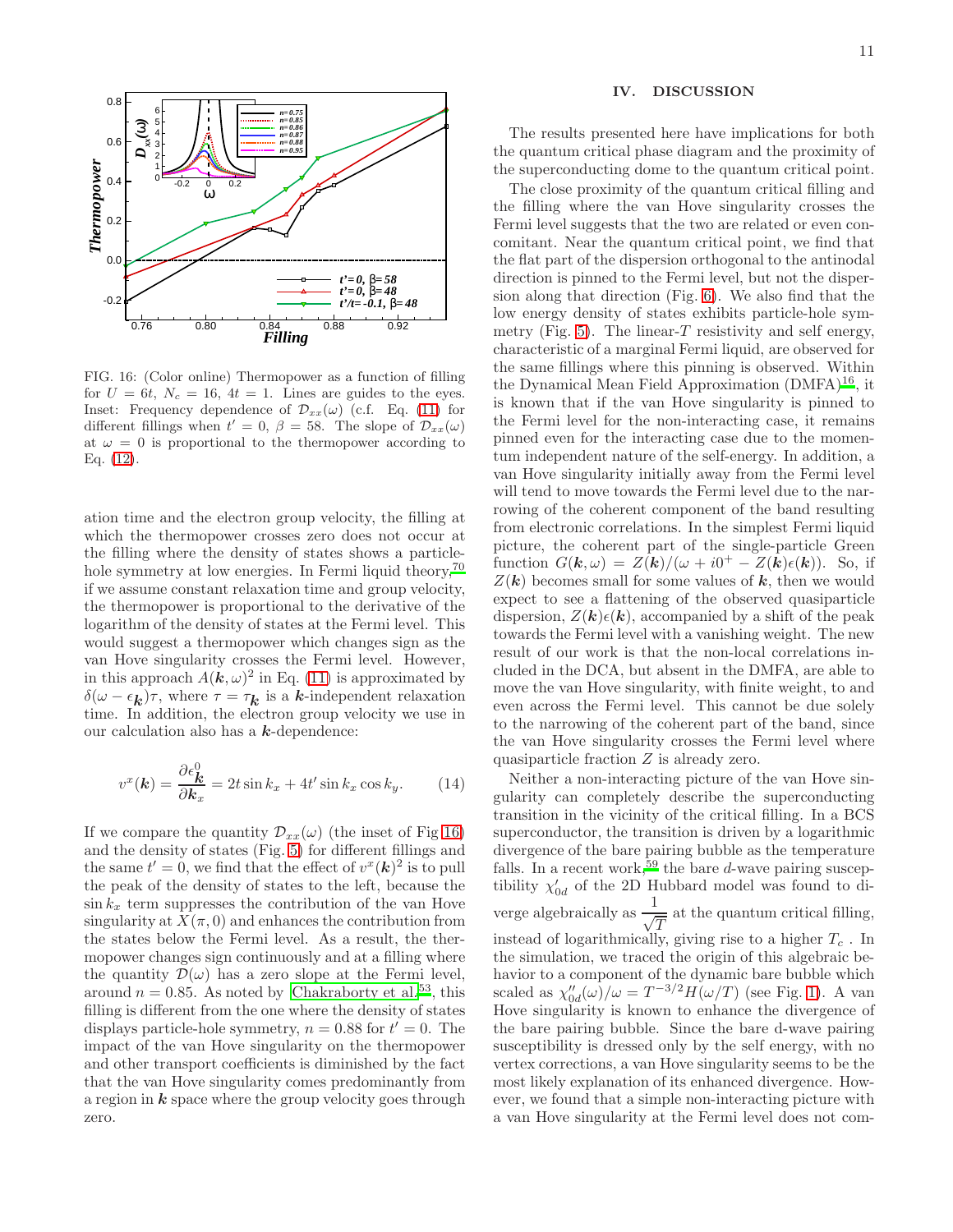

<span id="page-14-0"></span>FIG. 17: Schematic chemical potential-temperature  $(\mu - T)$ phase diagram for three values of t': (from left to right)  $t' > 0$ ,  $t' = 0, t' < 0$  scenario presented in this paper and a  $t' < 0$ scenario based on a Lifshitz transition. CC (QC) indicates the classical (quantum) critical region. ML (MG) indicates the Mott liquid (gas) region.  $T^*$  is the crossover temperature between the Mott liquid and the critical region,  $T_{FL}$  separates the Mott gas from the critical region. Note here, we have ignored other phases to focus attention on the quantum critical region.

pletely explain the observed phenomena. The standard quadratic dispersion gives a logarithmic divergence of  $\chi'_{0d}$ for the half filled model. A hypothetical quartic dispersion yields the observed algebraic divergence for  $\chi'_{0d}$ , but does not give the correct scaling for the imaginary part of the bare susceptibility found in [Yang et al.](#page-16-14)<sup>[59](#page-16-14)</sup>. The latter is a consequence of the proximity to a quantum critical point, but not necessarily part of the van Hove scenario.

Our results also shed additional light on the quantum critical phase diagram. We found previously $^{79,80}$  $^{79,80}$  $^{79,80}$  $^{79,80}$ that when  $t' > 0$ , there is a first order phase separation transition with a first-order line of co-existence in the  $\mu - T$  phase diagram as shown in Fig. [17.](#page-14-0) In analogy with liquid-gas mixtures, we identify the two phases as a Mott liquid, which is insulating and incompressible with well formed local moments and short ranged order, and a Mott gas, which is a weakly compressible metallic Fermi liquid. The two phases have the same symmetry, so the first order line of co-existence terminates at a second order point where the charge susceptibility diverges. In analogy to other liquid-gas mixtures, there is a fan-shaped region dominated by fluctuations for temperatures above the critical point with neither liquid nor gas character. When  $t' \to 0$ , the critical point goes continuously to zero temperature and thus becomes a quantum critical point $80$ . Above the quantum critical point, the marginal Fermi liquid region is found to exist in the Vshape quantum critical region. Inside this region, the only scale is the temperature (like Eq.  $(8)$  and  $(9)$ ).  $T^*$ is the temperature separating the marginal Fermi liquid from the pseudo-gap region.  $T^*$  does not separate the quantum critical region from a region of hidden order. Rather in our scenario, it is only the boundary of the quantum critical region. As we cross from the quantum critical region to the Mott liquid, the character of the Mott liquid becomes apparent including a pseudo-gap.

Here we consider the effect of a negative next-nearneighbor hopping  $t'$  on the single particle dispersion. We find that for  $t'/t = -0.1$ , the flat part of the dispersion

orthogonal to the antinode remains in close proximity to the Fermi level for a larger range of fillings  $(0.83 \le n \le$ 0.87) when compared with the  $t' = 0$  result. We find that the resistivity displays a linear- $T$  dependence, and the self energy displays MFL characteristics in the same range of doping. We also note that the single-particle spectra is less coherent in the center of this doping region than it is at the quantum critical filling when  $t' = 0$ . These observations are consistent with an increase in the doping region of marginal Fermi liquid character when  $t'/t < 0.$ 

There are several different scenarios which may explain this behavior. Since the doping region where the van Hove singularity is near the Fermi level increases with decreasing  $t'/t$ , perhaps the simplest understanding of this behavior is that the van Hove singularity pinning gives rise to the marginal Fermi liquid behavior $1^{2-14}$ . Another possibility is that both  $T$  and negative  $t'$  are relevant variables, or variables that, when finite, move the system away from a critical point. In addition, they are roughly similar in their effect, in that when  $t' = T = 0$  the doping region of marginal Fermi liquid character shrinks to a point, but the region increases with either increasing T or decreasing  $t'$ . Thus when  $t' < 0$ , the quantum critical point may be viewed as moving to negative temperatures so that the quantum critical region broadens to allow the linear- $T$  resistivity and the pinning of the flat  $k<sub>y</sub>$  dispersion to the Fermi level to exist for a wider range of fillings (compare e.g. the third panel of Fig. [17](#page-14-0) and inset of Fig. [1\)](#page-4-0). However, this interpretation is not consistent with scaling theory where we expect a finite low temperature scale like  $T_F$  or  $T^*$  to emerge for any set of parameters that take us away from the quantum critical point. Another possibility is that the change in Fermi surface topology associated with the van Hove singularity crossing the Fermi level can introduce Lifshitz singularities in the free energy $81-87$  $81-87$ . This scenario will mean a line of zero temperature critical points in the  $t' - \mu$ plane beyond the quantum critical point as the control parameter  $t'$  is decreased from zero to negative values in the  $t' - \mu$  plane. For positive t' the Lifshitz transition may yield a line of first order critical points in  $t' - \mu$ plane which terminates at the quantum critical point for  $t' = 0$ . To understand our results, the line of Lifshitz transitions for negative values of  $t'/t$  must yield an associated V-shaped region of quantum criticality which becomes flatter as  $t'$  decreases as shown on the right in Fig. [17.](#page-14-0) Finally, another mechanism enhanced by the van Hove singularity is the *Pomeranchuk instability*<sup>[88](#page-17-1)[,89](#page-17-2)</sup> of the Fermi surface where the Fermi surface is distorted to break the  $C_4$  symmetry of the square lattice. The possibility of Lifshitz and Pomeranchuk transitions are being studied currently and will be published elsewhere.

There is some experimental evidence<sup>[74](#page-16-29)</sup> in the cuprates that there is a change in Fermi surface topology and an associated Fermi level crossing of the van Hove singularity at a doping that is larger than the doping at which  $T_c$  is maximum, while still being within the dome. On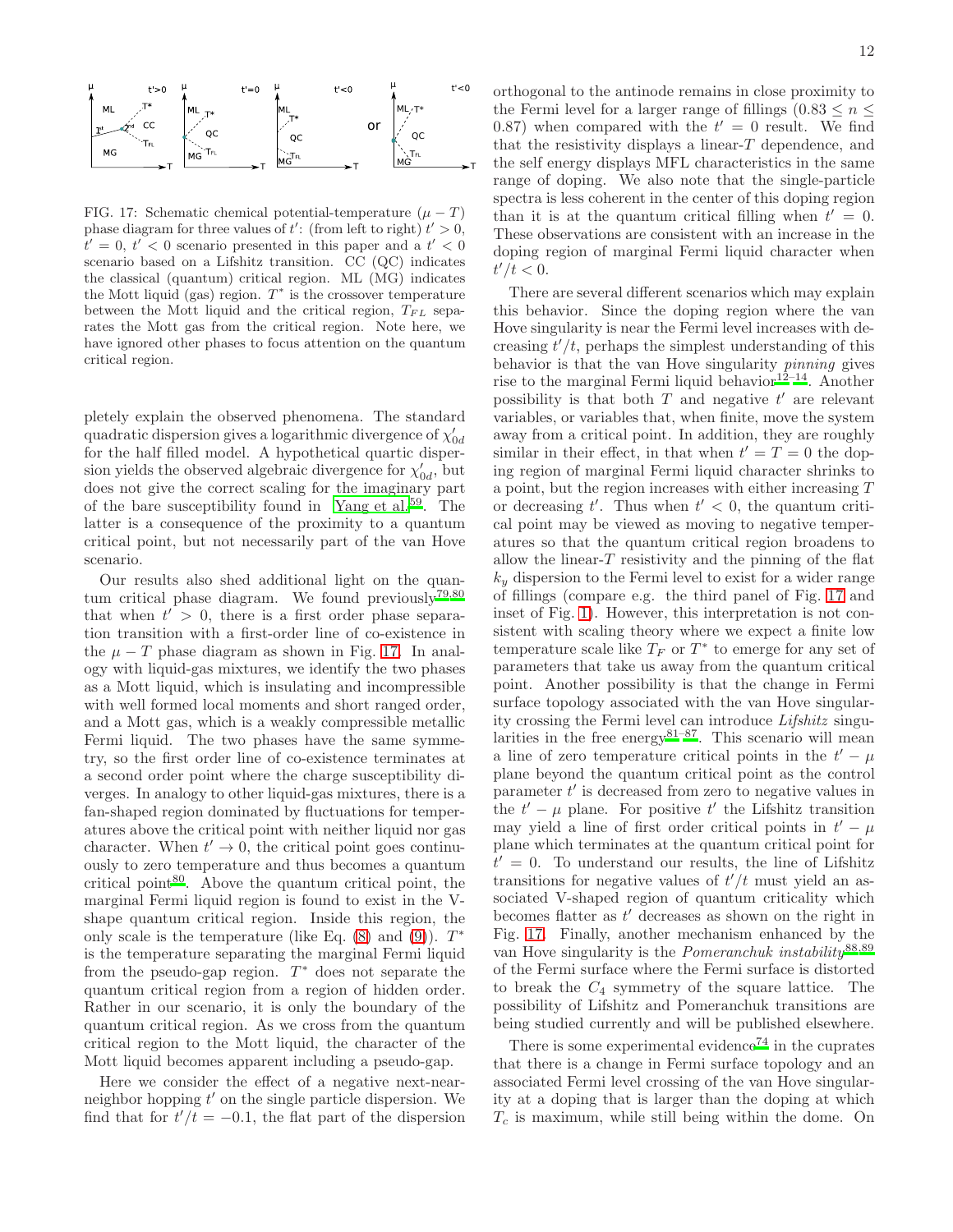the other hand, we find that the van Hove singularity crosses the Fermi level at a slightly smaller doping than the optimal doping. This disagreement can be due to the other effects present in the real systems e.g. phonons that are not incorporated in this model calculation, or the strong doping dependence of the strength of the pairing interaction<sup>[59](#page-16-14)</sup> seen in the simulations.

The transport provides some additional evidence for the van Hove singularity. In our calculations, the low energy particle-hole symmetry and the change in sign of the thermopower with doping near the critical value are both due to the crossing of the van Hove singularity. However, the doping associated with the van Hove crossing differs from that where the thermopower is zero due to the anisotropy of the group velocity on the Fermi surface.

#### <span id="page-15-14"></span>V. CONCLUSION

We explore the role of the van Hove singularity in the quantum criticality observed at finite doping in the Hubbard model.[58](#page-16-13) Near the quantum critical filling, we find a van Hove singularity due to a flattening of the dispersion near the Fermi level. The motion of the flat part of the dispersion along the antinodal direction is anisotropic. The part along the antinode moves continuously through the Fermi level. The part orthogonal to this direction is pinned near the Fermi level at a filling where the self energy, transport, and energies<sup>[73](#page-16-28)</sup> also display marginal Fermi liquid behavior, and the quasiparticle fraction vanishes.[58](#page-16-13). Many authors have proposed that the van Hove singularity near the Fermi level will enhance superconductivity by enhancing the divergence of the bare pairing bubble. Indeed we found previously that

the superconducting dome surrounds the critical doping where the real part of the pairing bubble diverges algebraically, replacing the Fermi liquid log divergence.[59](#page-16-14) However, a simple non-interacting picture with the van Hove singularity at the Fermi level doesn't explain the quantum critical scaling of the bare dynamic pairing susceptibility. We also found previously that a positive  $t'$  is the control parameter for a first order phase separation transition which is terminated by a second order critical point. As  $t' \to 0$  this second order terminus is driven to zero temperature yielding the quantum critical point.<sup>[80](#page-16-37)</sup> Here we explore the effect of a negative  $t'$ , and find that it is a relevant variable which increases the extent in doping (and chemical potential) of the quantum critical region characterized by marginal Fermi liquid behavior.

#### Acknowledgments

We would like to thank Piers Coleman, Jan Zaanen, Thomas Pruschke, H. R. Krishnamurthy, Sebastian Schmitt, George Kastrinakis, Ka-Ming Tam, Matthias Vojta, Masa Imada, Walter Metzner and Jian-Huang She for useful conversations. We also thank Robert Markiewicz for careful reading of the manuscript and providing insightful suggestions. This work is supported by DOE SciDAC DE-FC02-06ER25792 (SP, SXY, KM, MJ), NSF grants OISE-0952300 (KSC, SXY, SQS, JM) and DMR-0706379 (DG and MJ). Supercomputer support was provided by the NSF TeraGrid under grant number TG-DMR100007. This research also used resources of the National Center for Computational Sciences at Oak Ridge National Laboratory, which is supported by the Office of Science of the U.S. Department of Energy under Contract No. DE-AC05-00OR22725.

- <span id="page-15-0"></span> $<sup>1</sup>$  J. Labbè and J. Bok, Europhys. Lett. 3, 1225 (1987).</sup>
- 2 J. Friedel, J. Phys. (Paris) 48, 1787 (1987).
- <sup>3</sup> D. M. Newns, H. R. Krishnamurthy, P. C. Pattnaik, C. C. Tsuei, and C. L. Kane, Phys. Rev. Lett. 69, 1264 (1992).
- <span id="page-15-1"></span> $4$  R. S. Markiewicz, J. Phys. Chem. Solids  $58$ , 1179 (1997). <sup>5</sup> D. S. Dessau, Z.-X. Shen, D. M. King, D. S. Marshall,
- <span id="page-15-2"></span>L. W. Lombardo, P. H. Dickinson, A. G. Loeser, J. Di-Carlo, C.-H. Park, A. Kapitulnik, et al., Phys. Rev. Lett. 71, 2781 (1993).
- <span id="page-15-15"></span> $^6$  K. Gofron, J. C. Campuzano, A. A. Abrikosov, M. Lindroos, A. Bansil, H. Ding, D. Koelling, and B. Dabrowski, Phys. Rev. Lett. 73, 3302 (1994).
- <sup>7</sup> A. Abrikosov, J. Campuzano, and K. Gofron, Physica C: Superconductivity 214, 73 (1993).
- 8 J. C. Campuzano, K. Gofron, H. Ding, R. Liu, B. Dabrowski, and B. J. W. Veal, J. Low Temp. Phys. 95, 245 (1994).
- <span id="page-15-3"></span><sup>9</sup> D. M. King, Z. X. Shen, D. S. Dessau, D. S. Marshall, C. H. Park, W. E. Spicer, J. L. Peng, Z. Y. Li, and R. L. Greene, Phys. Rev. Lett. 73, 3298 (1994).
- <span id="page-15-4"></span><sup>10</sup> A. Piriou, N. Jenkins, C. Berthod, I. Maggio-Aprile, and
- O. Fischer, Nat. Commun. 2, 221 (2011).
- <span id="page-15-5"></span><sup>11</sup> J. L. McChesney, A. Bostwick, T. Ohta, T. Seyller, K. Horn, J. González, and E. Rotenberg, Phys. Rev. Lett. 104, 136803 (2010).
- <span id="page-15-6"></span> $^{12}$  P. C. Pattnaik, C. L. Kane, D. M. Newns, and C. C. Tsuei, Phys. Rev. B 45, 5714 (1992).
- <span id="page-15-9"></span><sup>13</sup> D. M. Newns, C. C. Tsuei, R. P. Huebener, P. J. M. van Bentum, P. C. Pattnaik, and C. C. Chi, Phys. Rev. Lett. 73, 1695 (1994).
- <span id="page-15-7"></span> $^{14}$  C. C. Tsuei, D. M. Newns, C. C. Chi, and P. C. Pattnaik,  $\,$ Phys. Rev. Lett. 65, 2724 (1990).
- <span id="page-15-8"></span><sup>15</sup> C. M. Varma, P. B. Littlewood, S. Schmitt-Rink, E. Abrahams, and A. E. Ruckenstein, Phys. Rev. Lett. 63, 1996 (1989).
- <span id="page-15-10"></span><sup>16</sup> P. Majumdar and H. R. Krishnamurthy, condmat/9604057v1 (1996).
- <span id="page-15-11"></span><sup>17</sup> F. Assaad and M. Imada, Eur. Phys. J. B  $10, 595$  (1999).
- <span id="page-15-12"></span><sup>18</sup> M. Imada, A. Fujimori, and Y. Tokura, Rev. Mod. Phys. 70, 1039 (1998).
- <span id="page-15-13"></span><sup>19</sup> E. Dagotto, A. Nazarenko, and M. Boninsegni, Phys. Rev. Lett. 73, 728 (1994).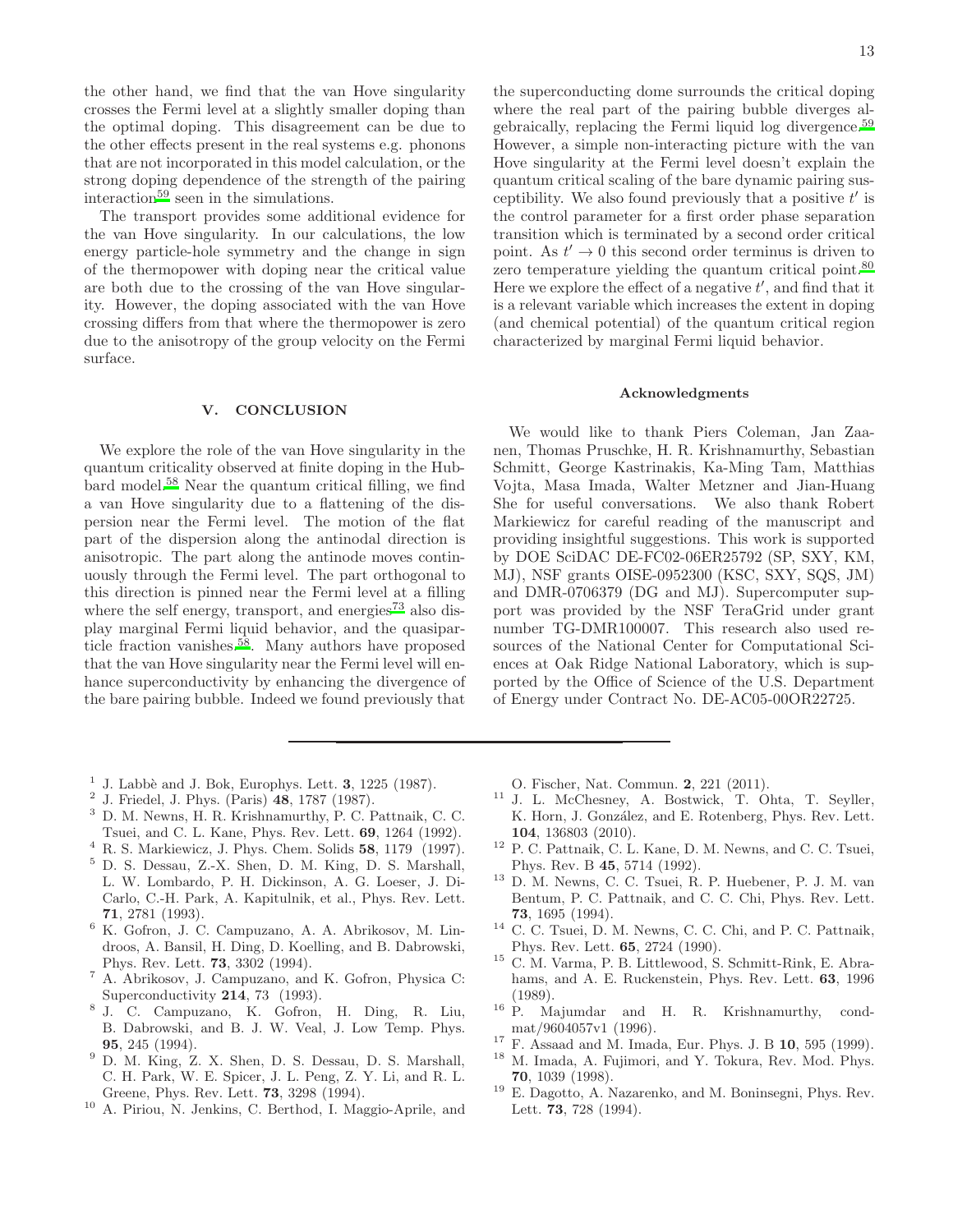- <span id="page-16-0"></span> $20$  D. M. Newns, P. C. Pattnaik, and C. C. Tsuei, Phys. Rev. B 43, 3075 (1991).
- <sup>21</sup> S. Gopalan, O. Gunnarsson, and O. K. Andersen, Phys. Rev. B 46, 11798 (1992).
- R. J. Radtke and M. R. Norman, Phys. Rev. B 50, 9554 (1994).
- <sup>23</sup> R. Hlubina and T. M. Rice, Phys. Rev. B **51**, 9253 (1995).
- <sup>24</sup> D. M. Newns, C. C. Tsuei, and P. C. Pattnaik, Phys. Rev. B 52, 13611 (1995).
- $^{25}$ I. Dzyaloshinskii, J. Phys. I France 6, 119 (1996).
- <sup>26</sup> D. Djajaputra and J. Ruvalds, cond-mat/9604057v1 (1996).
- <span id="page-16-30"></span> $27$  R. G. Dias, J. Phys.: Condens. Matt. 12, 9053 (2000).
- $28$  C. J. Halboth and W. Metzner, Phys. Rev. B 61, 7364  $(2000).$
- $29$  G. Kastrinakis, Physica C: Superconductivity 340, 119  $(2000).$
- $30\,$  V. Y. Irkhin and A. A. Katanin, Phys. Rev. B  $\bf{64},\,205105$ (2001).
- $31$  V. Y. Irkhin, A. A. Katanin, and M. I. Katsnelson, Phys. Rev. Lett. 89, 076401 (2002).
- <sup>32</sup> K. G. Sandeman, G. G. Lonzarich, and A. J. Schofield, Phys. Rev. Lett. 90, 167005 (2003).
- $33$  A. A. Katanin and A. P. Kampf, Phys. Rev. Lett.  $93$ , 106406 (2004).
- <sup>34</sup> R. S. Markiewicz, Phys. Rev. B 70, 174518 (2004).
- <sup>35</sup> G. Kastrinakis, Phys. Rev. B **71**, 014520 (2005).
- <sup>36</sup> K. M. Shen, N. Kikugawa, C. Bergemann, L. Balicas, F. Baumberger, W. Meevasana, N. J. C. Ingle, Y. Maeno, Z.-X. Shen, and A. P. Mackenzie, Phys. Rev. Lett. 99, 187001 (2007).
- <sup>37</sup> T. Shibauchi, L. Krusin-Elbaum, M. Hasegawa, Y. Kasahara, R. Okazaki, and Y. Matsuda, Proc. Natl. Acad. Sci. U.S.A. 105, 7120 (2008).
- <sup>38</sup> A. Tamai, M. P. Allan, J. F. Mercure, W. Meevasana, R. Dunkel, D. H. Lu, R. S. Perry, A. P. Mackenzie, D. J. Singh, Z.-X. Shen, et al., Phys. Rev. Lett. 101, 026407 (2008).
- $39$  R. Žitko, J. Bonča, and T. Pruschke, Phys. Rev. B 80, 245112 (2009).
- <sup>40</sup> A. Katanin, Phys. Rev. B **81**, 165118 (2010).
- <span id="page-16-1"></span>S. Schmitt, Phys. Rev. B **82**, 155126 (2010).
- <span id="page-16-2"></span><sup>42</sup> S. E. Sebastian, N. Harrison, M. M. Altarawneh, C. H. Mielke, R. Liang, D. A. Bonn, W. N. Hardy, and G. G. Lonzarich, Proceedings of the National Academy of Sciences 107, 6175 (2010).
- <span id="page-16-3"></span><sup>43</sup> L. Taillefer, Annu. Rev. Condens. Matter Phys. 1, 51 (2010).
- <span id="page-16-4"></span><sup>44</sup> Y. Ando, S. Komiya, K. Segawa, S. Ono, and Y. Kurita, Phys. Rev. Lett. 93, 267001 (2004).
- <sup>45</sup> R. Daou, N. Doiron-Leyraud, D. LeBoeuf, S. Y. Li, F. Laliberte, O. Cyr-Choiniere, Y. J. Jo, L. Balicas, J.-Q. Yan, J.-S. Zhou, et al., Nat. Phys. 5, 31 (2009).
- <sup>46</sup> R. A. Cooper, Y. Wang, B. Vignolle, O. J. Lipscombe, S. M. Hayden, Y. Tanabe, T. Adachi, Y. Koike, M. Nohara, H. Takagi, et al., Science 323, 603 (2009).
- <span id="page-16-34"></span><sup>47</sup> M. Gurvitch and A. T. Fiory, Phys. Rev. Lett. 59, 1337 (1987).
- <sup>48</sup> B. Wuyts, V. V. Moshchalkov, and Y. Bruynseraede, Phys. Rev. B 53, 9418 (1996).
- <sup>49</sup> C. Uher, A. B. Kaiser, E. Gmelin, and L. Walz, Phys. Rev. B 36, 5676 (1987).
- <span id="page-16-5"></span>A. J. Schofield, Contemporary Physics 40, 95 (1999).
- <span id="page-16-6"></span> $51$  X. F. Sun, S. Komiya, and Y. Ando, Phys. Rev. B  $67$ ,

184512 (2003).

- <span id="page-16-7"></span><sup>52</sup> R. K. Williams, J. O. Scarbrough, J. M. Schmitz, and J. R. Thompson, Phys. Rev. B 57, 10923 (1998).
- <span id="page-16-8"></span><sup>53</sup> S. Chakraborty, D. Galanakis, and P. Phillips, Phys. Rev. B 82, 214503 (2010).
- <span id="page-16-9"></span><sup>54</sup> H. J. Trodahl, Phys. Rev. B 51, 6175 (1995).
- <span id="page-16-10"></span><sup>55</sup> M. Gurvitch, J. M. Valles, A. M. Cucolo, R. C. Dynes, J. P. Garno, L. F. Schneemeyer, and J. V. Waszczak, Phys. Rev. Lett. 63, 1008 (1989).
- <span id="page-16-11"></span> $^{56}$  F. Steglich, *High temperature superconductors and Materi*als and mechanisms of superconductivity (North Holland, Amsterdam, 1988), p. 1010.
- <span id="page-16-12"></span><sup>57</sup> G. Wiedemann and R. Franz, Ann. Phys. 89, 497 (1853).
- <span id="page-16-13"></span><sup>58</sup> N. S. Vidhyadhiraja, A. Macridin, C. Sen, M. Jarrell, and M. Ma, Phys. Rev. Lett. 102, 206407 (2009).
- <span id="page-16-14"></span><sup>59</sup> S.-X. Yang, H. Fotso, S.-Q. Su, D. Galanakis, E. Khatami, J.-H. She, J. Moreno, J. Zaanen, and M. Jarrell, Phys. Rev. Lett. 106, 047004 (2011).
- <span id="page-16-15"></span> $^{60}$  M. Jarrell and J. E. Gubernatis, Physics Reports  $\bf 269,$   $\bf 133$ (1996).
- <span id="page-16-16"></span> $61$  X. Wang, E. Gull, L. de' Medici, M. Capone, and A. J. Millis, Phys. Rev. B 80, 045101 (2009).
- <span id="page-16-17"></span><sup>62</sup> M. H. Hettler, A. N. Tahvildar-Zadeh, M. Jarrell, T. Pruschke, and H. R. Krishnamurthy, Phys. Rev. B 58, R7475 (1998).
- <span id="page-16-18"></span><sup>63</sup> M. H. Hettler, M. Mukherjee, M. Jarrell, and H. R. Krishnamurthy, Phys. Rev. B 61, 12739 (2000).
- <span id="page-16-19"></span><sup>64</sup> A. N. Rubtsov, V. V. Savkin, and A. I. Lichtenstein, Phys. Rev. B 72, 035122 (2005).
- <span id="page-16-20"></span> $65$  N. Blümer, Phys. Rev. B 76, 205120 (2007).
- <span id="page-16-21"></span> $^{66}$  J. E. Hirsch and R. M. Fye, Phys. Rev. Lett.  $56, 2521$ (1986).
- <span id="page-16-22"></span><sup>67</sup> M. Jarrell, T. Maier, C. Huscroft, and S. Moukouri, Phys. Rev. B 64, 195130 (2001).
- <span id="page-16-23"></span><sup>68</sup> C. M. Varma, Z. Nussinov, and W. van Saarloos, Phys. Rep. 361, 267 (2002).
- <span id="page-16-24"></span> $69$  R. Kubo, *Lectures in Theoretical Physics* (New York, Interscience, 1959), vol. 1, p. 120.
- <span id="page-16-25"></span> $70$  J. A. Sto/vneng and P. Lipavský, Phys. Rev. B 42, 9214 (1990).
- <span id="page-16-26"></span> $71$  A. C. Hewson, The Kondo Problem to Heavy Fermions (Cambridge University Press, Cambridge, 1993).
- <span id="page-16-27"></span><sup>72</sup> R. S. Markiewicz, S. Sahrakorpi, and A. Bansil, Phys. Rev. B 76, 174514 (2007).
- <span id="page-16-28"></span><sup>73</sup> K. Mikelsons, E. Khatami, D. Galanakis, A. Macridin, J. Moreno, and M. Jarrell, Phys. Rev. B 80, 140505 (2009).
- <span id="page-16-29"></span><sup>74</sup> A. Kaminski, S. Rosenkranz, H. M. Fretwell, M. R. Norman, M. Randeria, J. C. Campuzano, J.-M. Park, Z. Z. Li, and H. Raffy, Phys. Rev. B 73, 174511 (2006).
- <span id="page-16-31"></span><sup>75</sup> A. Bansil and M. Lindroos, J. Phys. Chem. Solids 59, 1879 (1998).
- <span id="page-16-32"></span><sup>76</sup> A. Bansil and M. Lindroos, Phys. Rev. Lett. 83, 5154 (1999).
- <span id="page-16-33"></span><sup>77</sup> T. Yoshida, X. J. Zhou, M. Nakamura, S. A. Kellar, P. V. Bogdanov, E. D. Lu, A. Lanzara, Z. Hussain, A. Ino, T. Mizokawa, et al., Phys. Rev. B 63, 220501 (2001).
- <span id="page-16-35"></span><sup>78</sup> T. Dahm, L. Tewordt, and S. Wermbter, Phys. Rev. B 49, 748 (1994).
- <span id="page-16-36"></span><sup>79</sup> A. Macridin, M. Jarrell, and T. Maier, Phys. Rev. B 74, 085104 (2006).
- <span id="page-16-37"></span><sup>80</sup> E. Khatami, K. Mikelsons, D. Galanakis, A. Macridin, J. Moreno, R. T. Scalettar, and M. Jarrell, Phys. Rev. B 81, 201101 (2010).
- <span id="page-16-38"></span><sup>81</sup> Y. Yamaji, T. Misawa, and M. Imada, J. Phys. Soc. Jpn